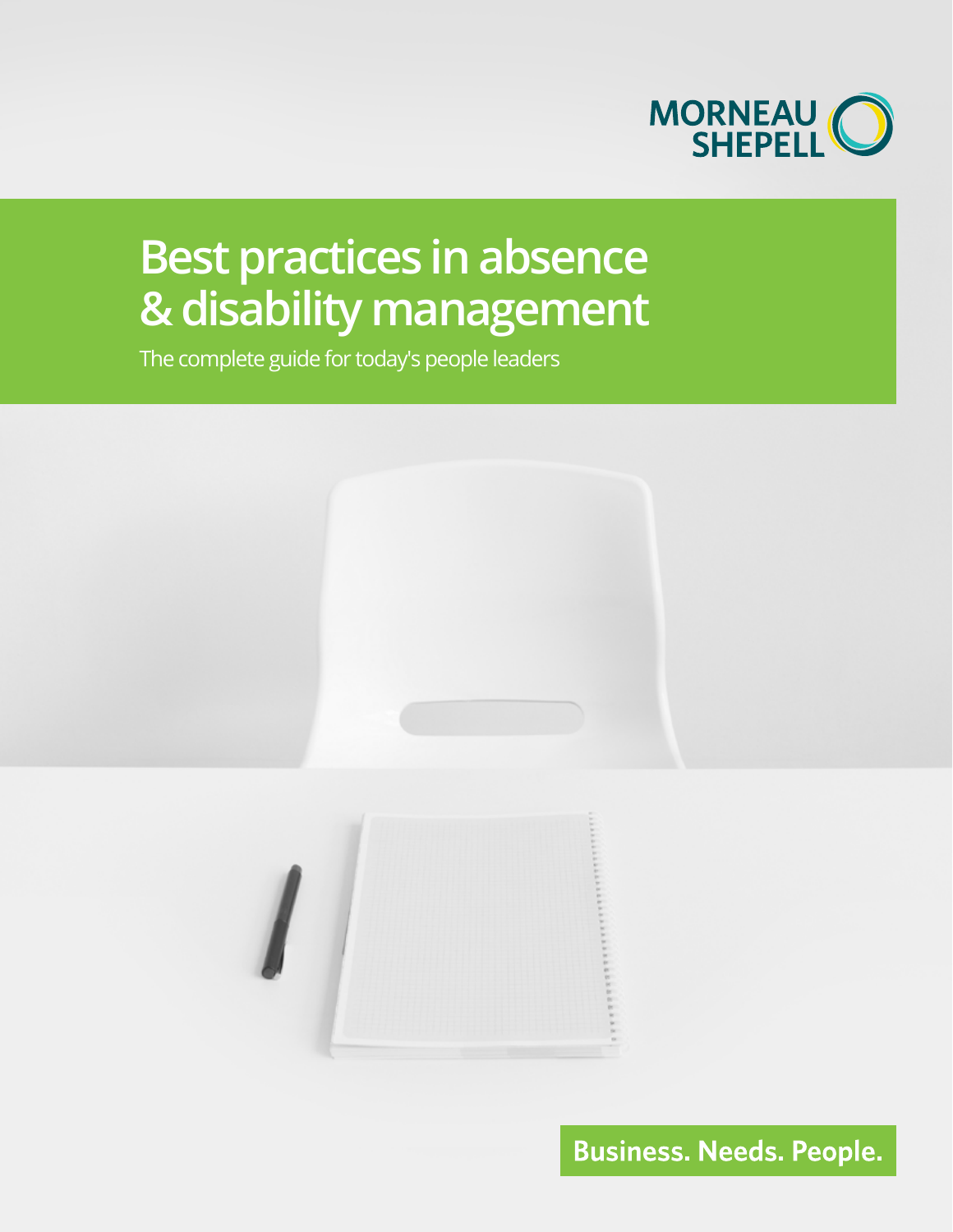# Contents

#### **Chapter 1** – **[About this guide](#page-2-0)**

- [1.1 What it is](#page-3-0)
- [1.2 How it can help you](#page-4-0)

#### **Chapter 2** – **The business case for a strategic approach to absenteeism**

- [2.1 Defining absenteeism](#page-6-0)
- [2.2 Calculating the true costs \(a checklist\)](#page-7-0)
- [2.3 Absenteeism drivers](#page-9-0)
- 2.4 Why employers don't track it (but should)
- [2.5 The business case for a strategic approach](#page-11-0)

#### **Chapter 3** – **Best practices in absence & disability management**

- 3.1 6 Principles for managing absence strategically
- 3.2 Best practices: attendance management
- 3.3 Best practices: disability management

#### **Chapter 4** – **Alternatives: choosing solutions for your organization**

- 4.1 Key business issues
- 4.2 Solution alternatives
- 4.3 Outsourcing opportunities & realities

#### **Chapter 5** – **Case studies from Morneau Shepell**

- 5.1 – [Media / communications sector](#page-41-0)
- 5.2 – [Retail sector](#page-42-0)
- [5.3 International consumer packaged goods company](#page-43-0)
- 5.4 – [Oil & gas sector](#page-44-0)

#### **Chapter 6** – **The true picture of absenteeism – 2014 Research Report**

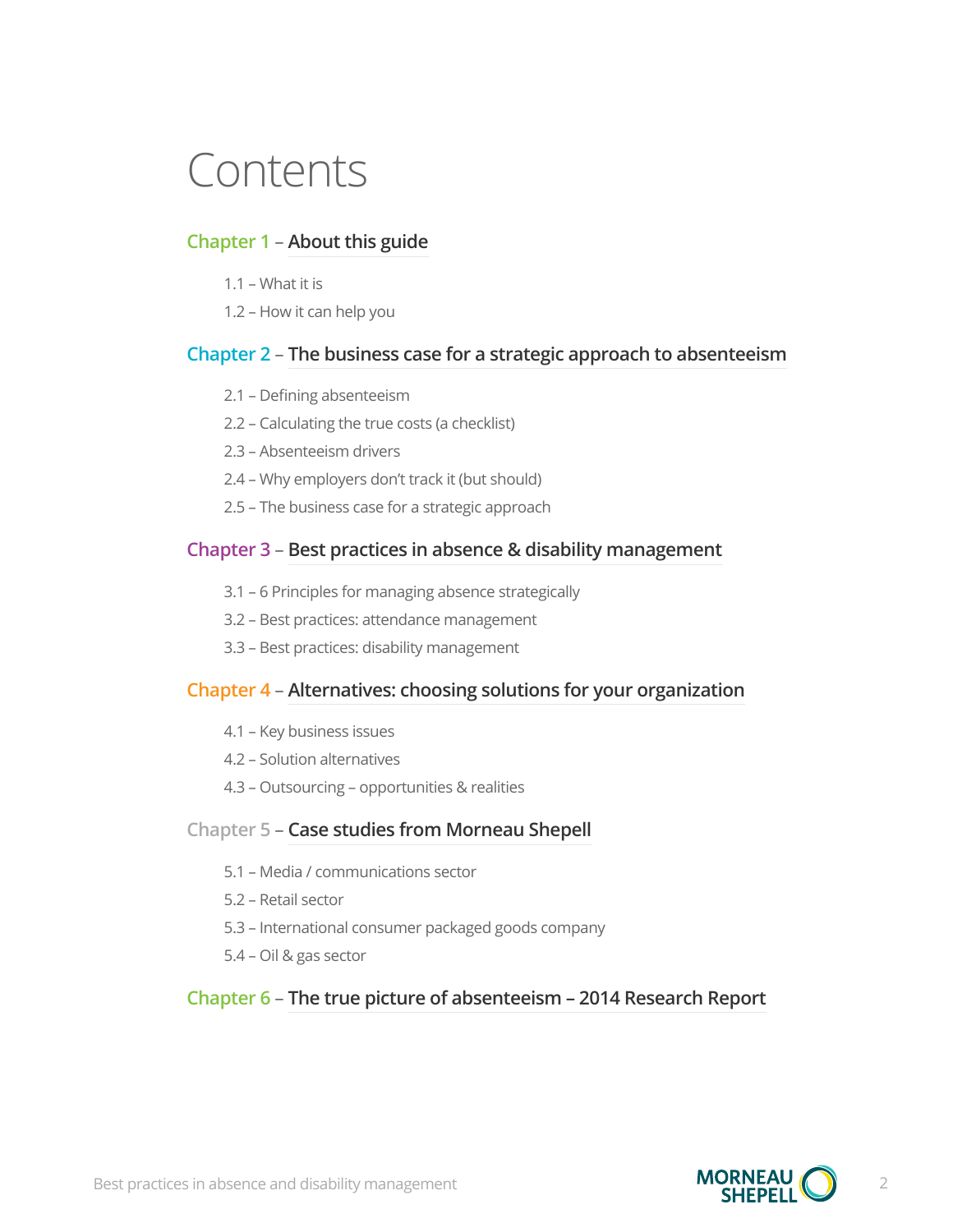<span id="page-2-0"></span>**CHAPTER 1**

About this guide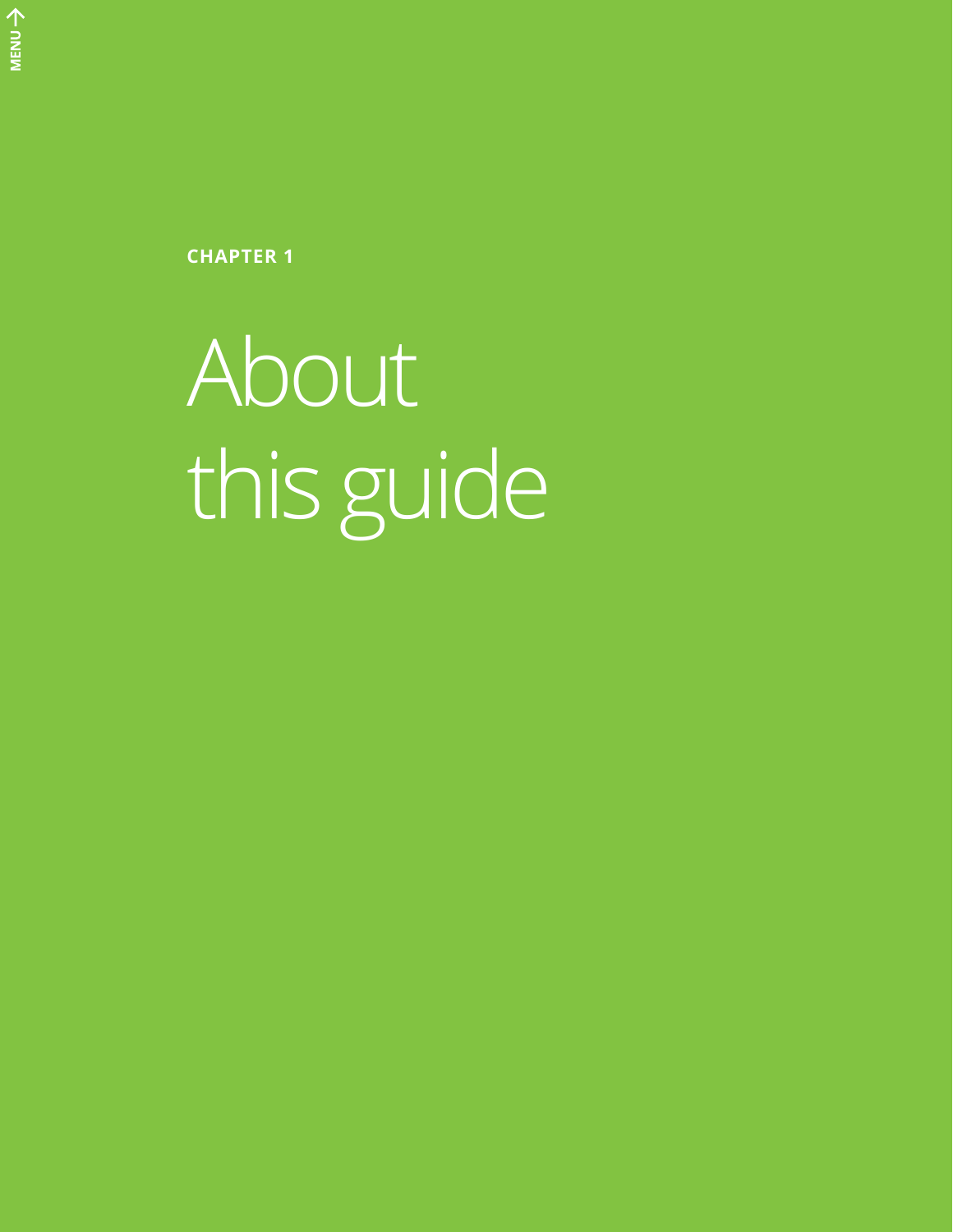# **1. About this guide**

Only in the movies does absence make the heart grow fonder.

For many HR leaders today, workforce absenteeism is a major challenge – often poorly managed – because of outdated strategies, systems, policies and processes, all in need of a makeover.

As this guide sets out to clarify, workforce absenteeism is:

- $\odot$  A source of high and constantly rising direct and indirect costs.
- A serious drag on productivity, however it's defined.
- A huge factor in undermining your people engagement strategies.

What's worse, the sources and complexity of the problem are often hidden. Or put another way: absenteeism is an organizational pathology often misdiagnosed, and, as a result, not effectively managed or mitigated.

Absence, in short, truly makes the organization grow weaker.

# <span id="page-3-0"></span>**1.1 What it is**

This is more than a deep dive into the absence problem and the business case for changing traditional and outdated approaches.

It's about best practices for the specific needs of your organization.

Our purpose ultimately is to help HR leaders who are struggling to cope with workforce absenteeism and looking for practical, useful advice on addressing the challenge through best practices, not just strategically, but tactically.

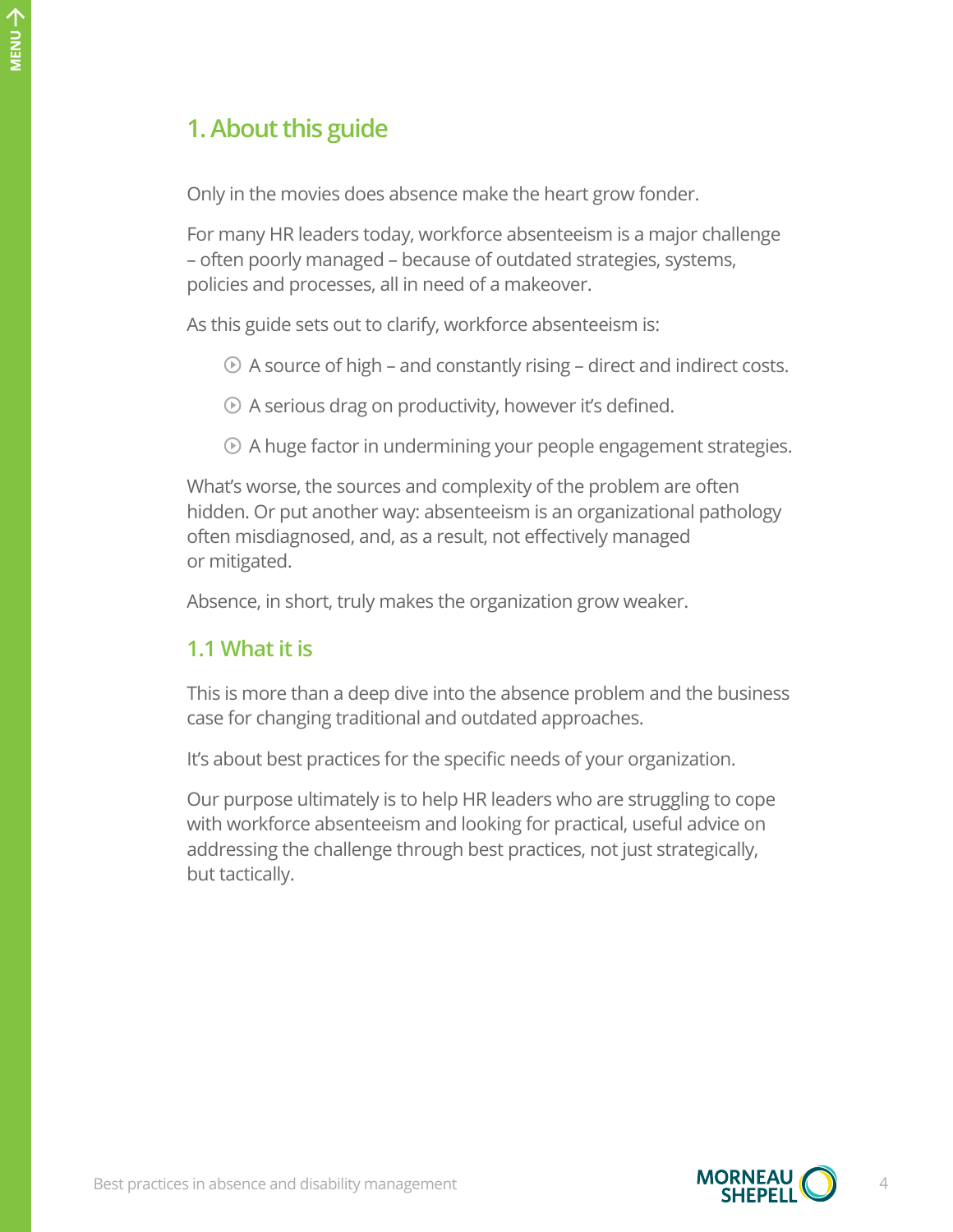# <span id="page-4-0"></span>**1.2 How it can help you**

This guide takes a holistic view of workforce absenteeism as an organizational challenge – but also an opportunity for change:

- It provides **objective insight into the problem** in all its complexity.
- It gives a **summary of best practices** that transform absence from a problem into an opportunity for delivering measurable outcomes.
- It objectively presents **solution alternatives** to help you make the best choices for your organization, workforce culture and employees.
- It concludes with a series of **case studies** featuring the innovative absence management strategies described in this guide.

Today's best-in-class employer understands the direct link between employee health and organizational success. As we see it, every employee matters, every dollar matters, every absence matters. The question is: how much does managing absence strategically matter to you?

Our purpose is to help HR leaders who are struggling to cope with workforce absenteeism and looking for practical, useful advice on addressing the challenge through best practices, not just strategically, but tactically.

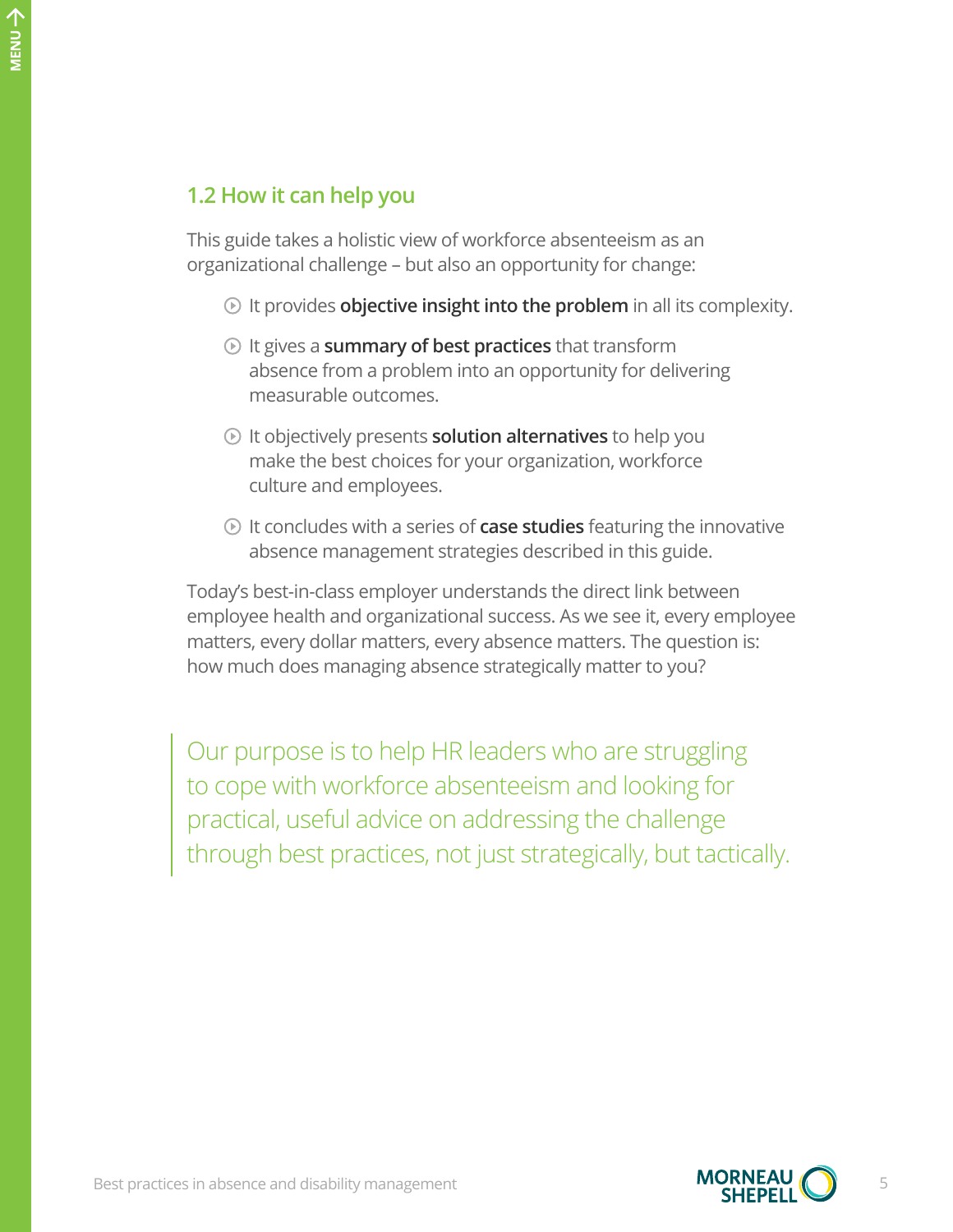**CHAPTER 2**

The business case for a strategic approach to absenteeism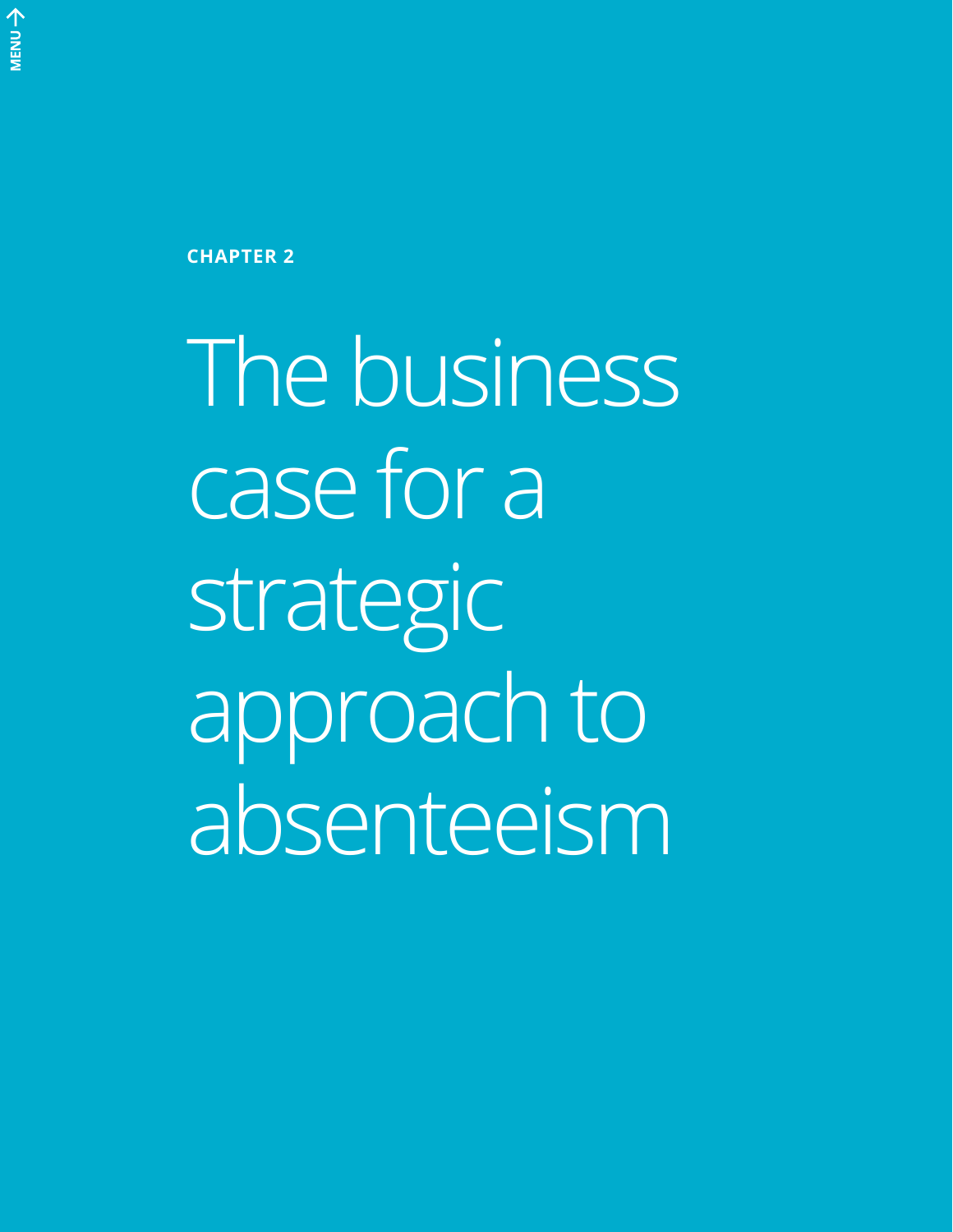# **2. The business case for a strategic approach to managing absenteeism**

It can be argued that traditionally absence has been managed in isolation, as a standalone and reactive administrative function within the benefits group, mostly disconnected from larger organizational priorities or objectives such as cost management, productivity, or employee engagement and retention.

But some HR leaders – still a minority today – have realized that a more strategic, progressive approach is required that involves taking a holistic view of the absence problem and its total impact on their organizations.

One important trend shaping new strategies is the notion of adopting an integrated, proactive approach to managing all absence sources, ranging from casual/incidental absence to non-occupational and occupational disability.

As well, some organizations are also now linking their strategies to goals that have measurable outcomes, like promoting sustained attendence at work and preventing or minimizing downstream costs.

<span id="page-6-0"></span>Where are you with your absence management strategies? Are you taking a strategic approach? Are you all the way there? Or just getting started?

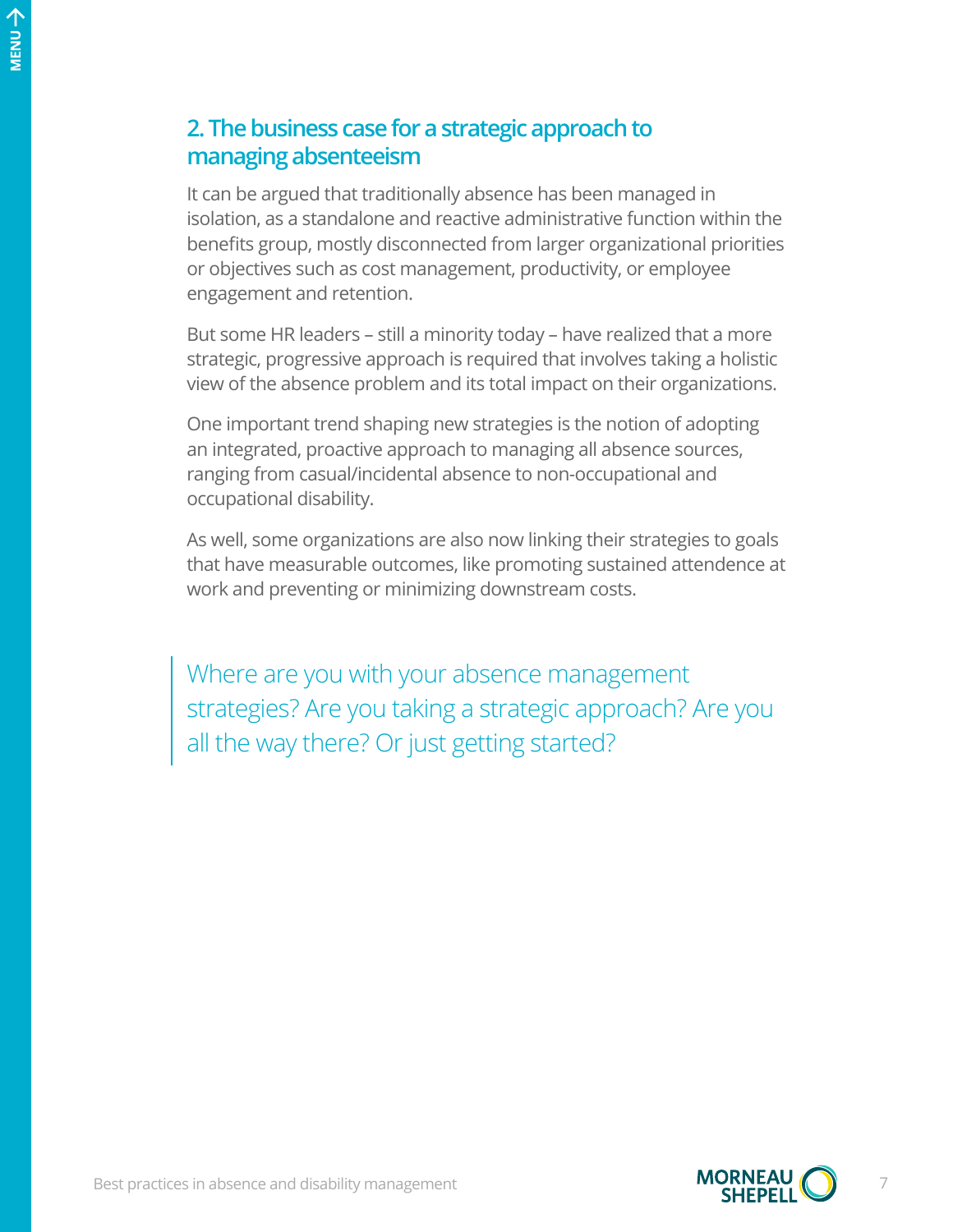### **2.1 Defining absenteeism**

It appears simple enough: absenteeism in the workforce refers to unplanned absences. Though the costs of these absences may seem relatively easy to establish, the actual loss to an organization is more complex to fully define:

*Absenteeism costs – the total cost of paying absent employees for zero productivity, including incremental costs for replacement labour, overtime, administration, management time, and insurance premiums.*

And in that definition, you may find surprises you hadn't counted on when it comes to calculating the true – or real – costs to your organization.

### <span id="page-7-0"></span>**2.2 Calculating the true costs of absenteeism (a checklist)**

To understand how our absence definition translates into actual costs there's a little work involved. To help, we've provided a checklist of inputs that take into consideration the direct and indirect costs of absence.

As you review the checklist, keep in mind that **studies suggest absence accounts for up to 5% of total payroll** in the private sector and even more in the public sector.

Further, in most industries these costs are growing because of factors like the aging population, rising health and medication costs, and increased diagnoses of mental illness.

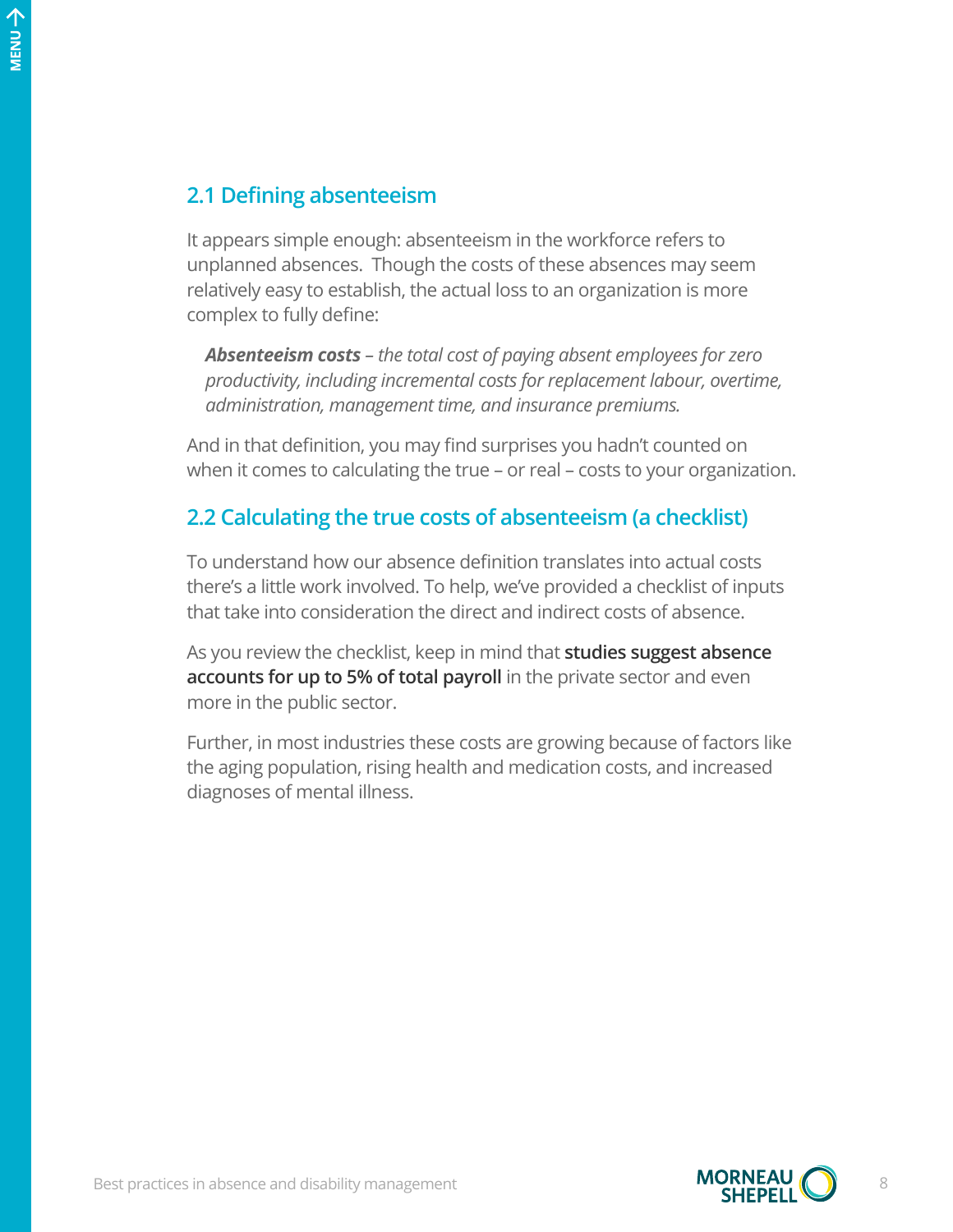# **Total cost of absence: a checklist**



#### **Indirect costs**

- $\vee$  Replacement costs: recruiting, training and integrating new or temporary employees
- $\vee$  Management costs: time and effort spent by people leaders to manage the effects of absence and replacement
- $\vee$  Productivity loss: work not done because of an absence
- $\vee$  Client services costs: problems or penalties caused by delays or lower service standards
- **V** Employee morale: psychological costs on employees who have to pick up the slack with a heavier workload

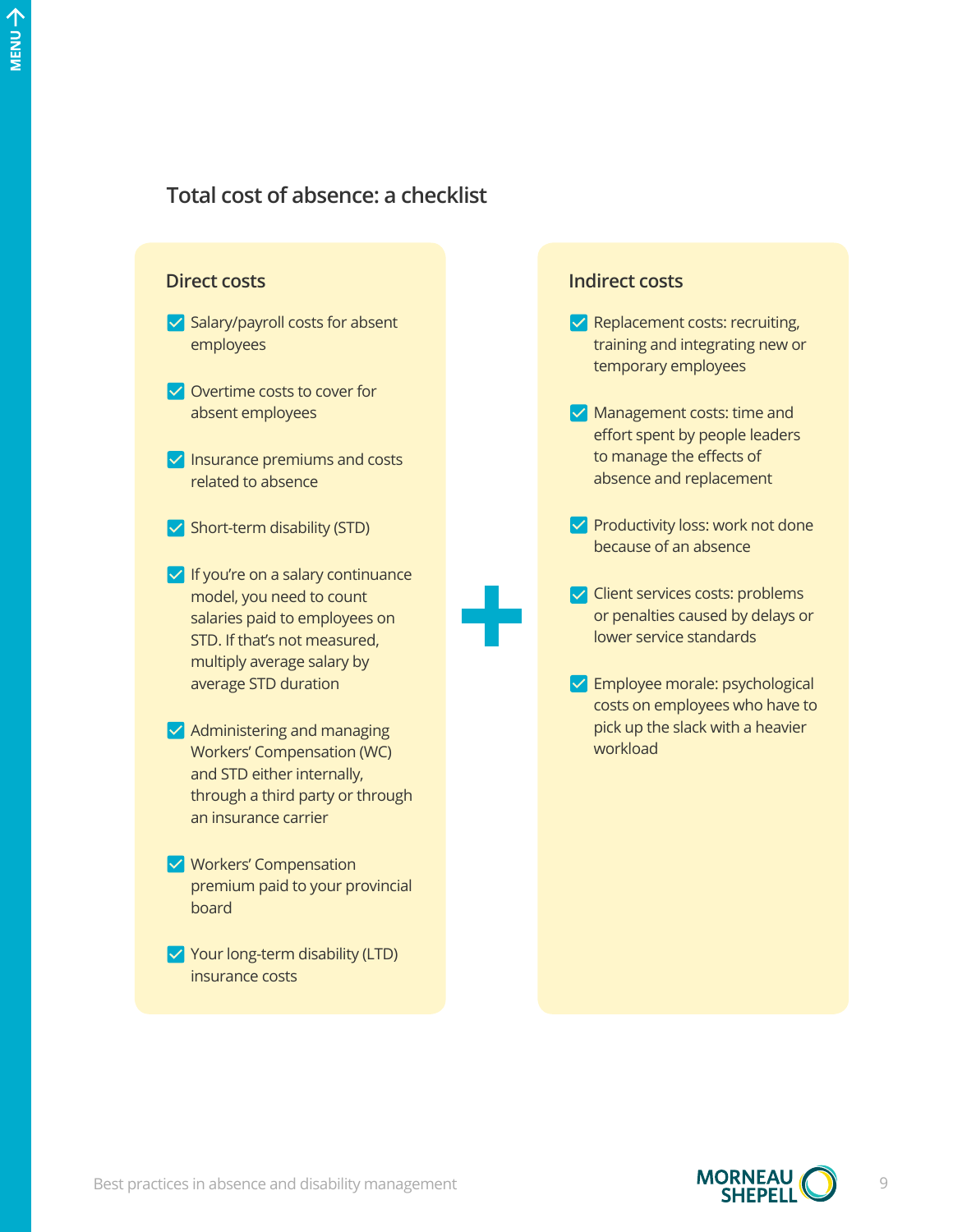Indirect costs are harder to calculate, and vary across organizations and industries, even between business units and departments. But these costs are very real. Studies show they can range from 50% to as high as 500% of direct costs. Whether you can attribute an exact number or not, indirect costs must be accounted for to get a true perspective on the cost of absence.

#### <span id="page-9-0"></span>**2.3 Absenteeism drivers**

Absenteeism is not only a costly problem, it's a complex one where all too often the symptoms and their severity are misunderstood, underestimated or even ignored completely. Unfortunately, this can sometimes imply management apathy with respect to addressing the absence problem.

For example, in a survey conducted by Morneau Shepell, **90% of employers said they believe that absenteeism is "very costly" yet only 52% say it constitutes a real "problem" for their business.** This tells us that the prevailing wisdom seems to be that while absenteeism costs are high, it's only the cost of doing business, and there's little to be done about it.

In that same survey, employees also reported that 52% of their absences were non-medical in nature. Yet most employer programs focus on the medical components of absenteeism and ignore other drivers.

A 2013 conference board report concludes that absenteeism is affected by three main drivers: organizational influences, personal characteristics of the employee, and societal influences. Specific problems include:

- **Weak team morale,** resulting from poor retention and engagement strategies and/or unprofessional management behaviour
- **Poor policy design** for employee downtime, e.g. not providing time off to care for family members or manage eldercare or childcare needs

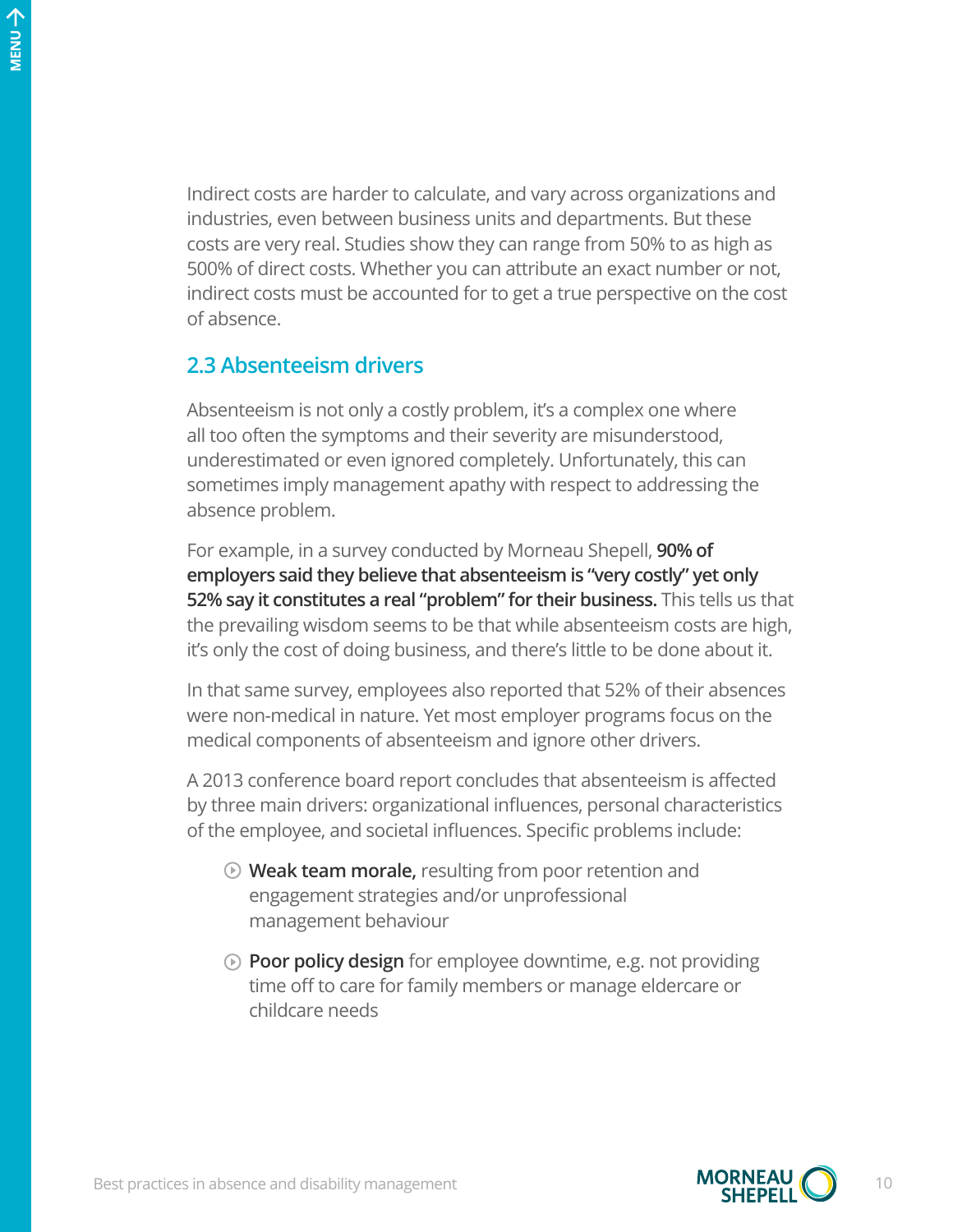- **Poorly designed or managed workloads,** or role uncertainty
- **Workplace stress**, including conflict and bullying
- **Weak employee health and wellness programs**, or good programs that are poorly promoted and therefore suffer from low adoption rates

How well does your organization understand its absence drivers?

### **2.4 Why employers don't track absence (but should)**

Currently, only 36% of employers actually track absenteeism today. Here are some reasons why a significant majority of employers don't:

- **A lack of understanding of the issue.** Why track absences, the argument goes, if there's really nothing you can do about it? It's just an unchangeable cost of doing business when people get sick.
- **Absence is viewed narrowly as a "medical issue"** and not an important indicator of the health or the productivity of the organizational culture. Put another way, you don't see the opportunity to make your organization stronger by tracking absence and understanding, precisely, if there is a larger organizational culture or policy problem.
- **In some organizations, the people who are or should be responsible for tracking absence are just too busy** – overwhelmed themselves.
- **Outdated technology or systems** that make tracking absence a nightmare. It's just too hard, basically. Or you perceive it as being too costly to invest in better technology, systems and process.
- **Ignorance of the legal risks in not tracking absence** for example, if your organization wants to terminate an employee for not showing up for work or doing their job properly, how can you make that case without having the data to know whether they're at work or not?

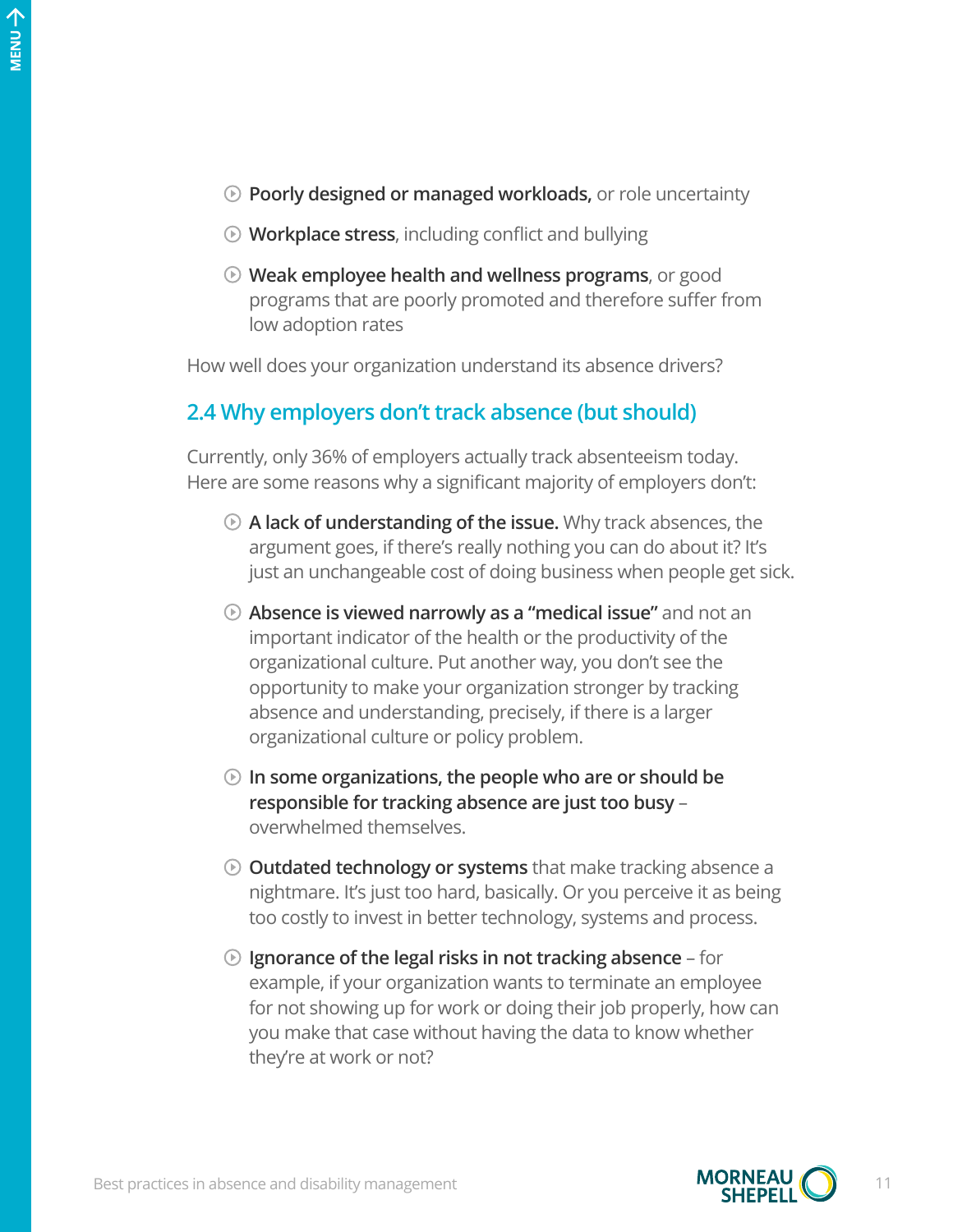- **Privacy concerns** in some workplaces governed by collective agreements, especially those with negotiated conditions around employee privacy, the people leaders in these organizations may see it as too difficult to introduce an approach to absence management that involves unionized employees disclosing information on why they're not at work.
- **Some don't want to track absence because it would suggest a corresponding responsibility to do something about it.** As they say, what you measure, you can manage. So if you don't measure absence, you don't have to manage it. Do you identify with any of these reasons?

### <span id="page-11-0"></span>**2.5 The business case for a more strategic approach**

#### **2.5.1 The obstacles to change**

Most employers understand the necessity of managing attendance, yet absenteeism continues to pose significant challenges and incur significant costs. A number of obstacles stand in the way of effective attendance management:

- **Absenteeism costs are often hidden or indirect,** making it difficult to quantify the problem and prioritize implementing a solution.
- **A lack of knowledge** about preventative absence avoidance strategies limits many organizations to a narrowed focus on reactive risk management, wherein the problem is addressed in multiple, non-integrated programs that are not linked to organizational goals.

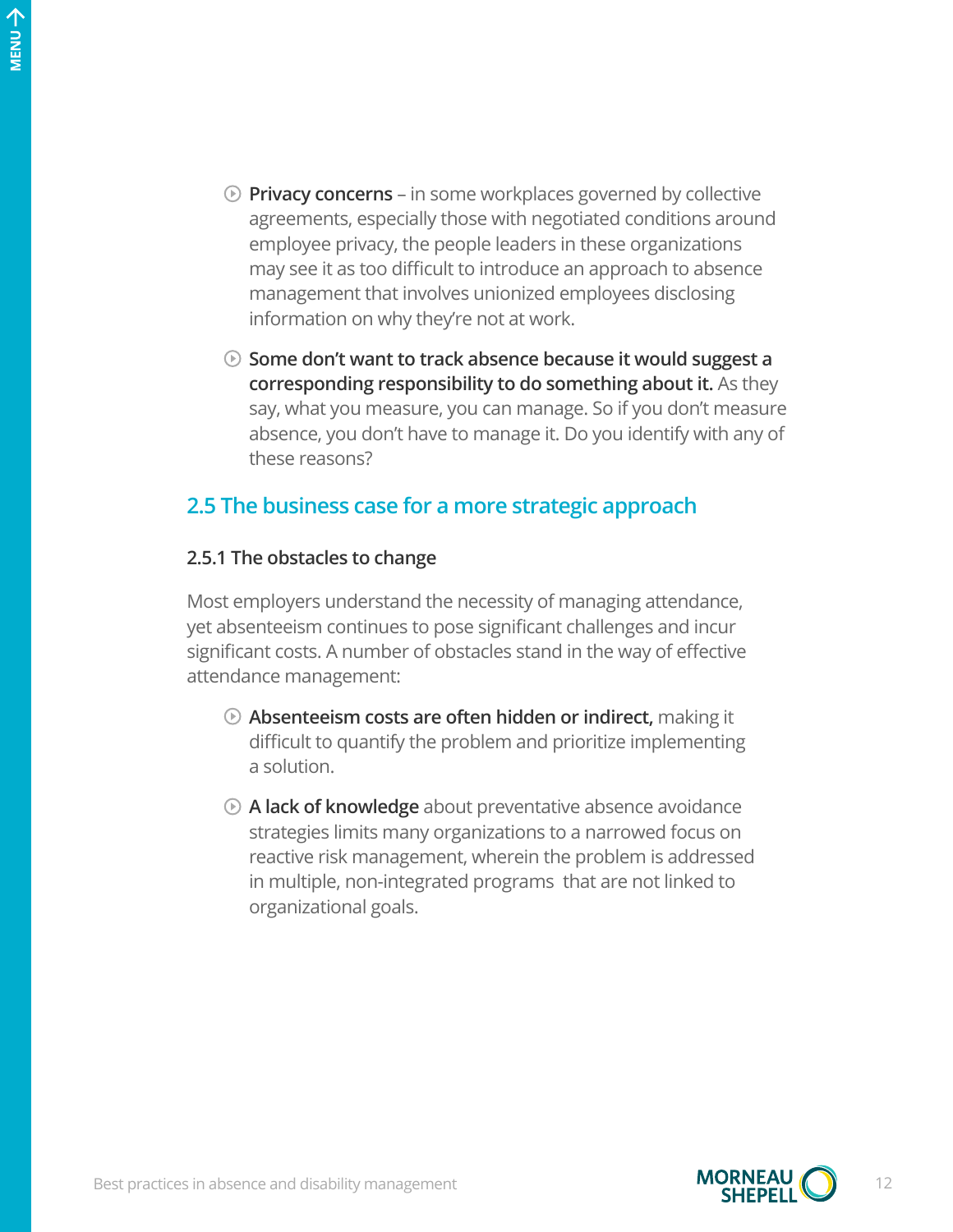$\odot$  Commitment to attendance management improvement requires **sponsorship from senior leaders** and decision makers who can integrate absence issues into larger corporate and people strategies. Without that sponsorship, nothing strategic happens.

#### **2.5.2 The problem of outdated approaches, systems and process**

The plain fact is, absence management is too often administered today through legacy or outdated technologies, systems and benefits processes that don't take into consideration the full scope and reality of the problem.

The focus in too many programs is still on the basic administration of absence – e.g. getting medical notes, validating the absence, then relying on doctors to decide whether someone is ready to return to work or not. It's a reactive model with little emphasis on prevention and early intervention.

Moreover, these programs, being so reliant on doctors, do not have at their disposal a network of professional case managers who consult with all the relevant multi-disciplinary experts on return-to-work issues – not just medical. Truthfully, how can a general medical practitioner decide whether someone can return to work, other than by making what at best is an educated guess?

There's a strong business case for change when you look at the limitations of traditional approaches to absence management. Consider these factors:

- **High costs** if the total cost of absence on your organization is 5% or more of your payroll, that's money that could be utilized better.
- **Complex and ineffective absence administration** so often everything from claims management, to interacting with the medical community is a time-consuming nightmare for all

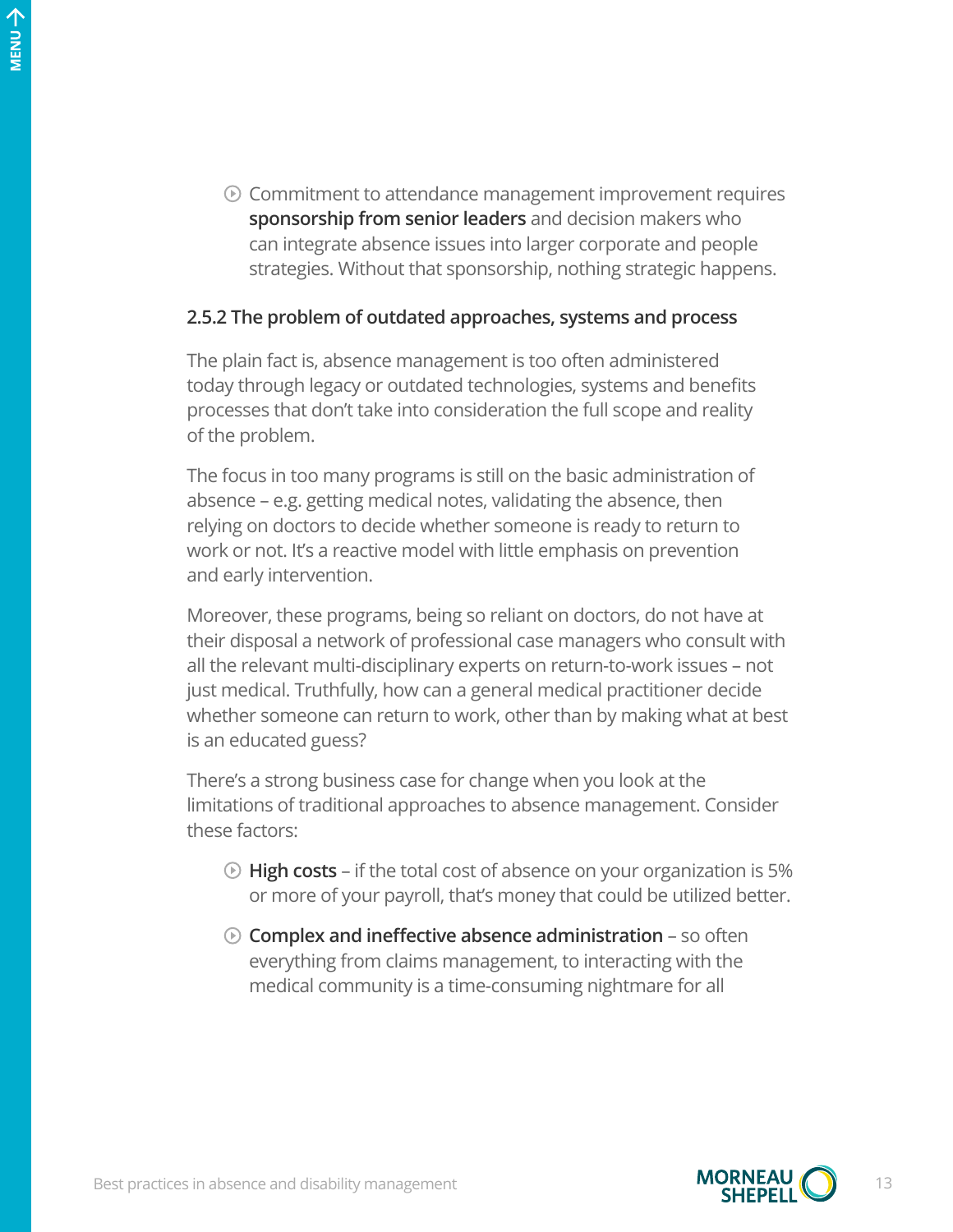involved. Often there is too much paper in print and digital form. It seems it's more important to get the forms right than to actually help people who need help.

- **Poor support for people who need help** traditional approaches to absence management tend to be reactive and make people feel like cogs in a machine, not real people with real health issues who need understanding, empathy and proper, expedited access to medical care, experts and other resources to get back on their feet. Traditional approaches aren't very good at implementing proactive prevention and early intervention models when it comes to employee health.
- **A lack of data and modern reporting tools** traditional absent management tools, databases and applications were not designed to generate real-time reports that leverage "big data" methodologies, which allow organizations to fine-tune their people strategies, measure progress against objectives, and benchmark against industry norms.
- **No mechanisms for risk management** if you don't measure or track absences, you're ignoring a potentially powerful source of data to help you understand how your people are performing and whether any negative patterns are arising in their behaviour with respect to absence.

#### **2.5.3 External factors/trends driving change**

It's not just the internal business case that's driving change. External social, economic and technological trends are also at work:

 $\odot$  There is increasing awareness in the mainstream of the strong link between employee health, engagement and organizational productivity.

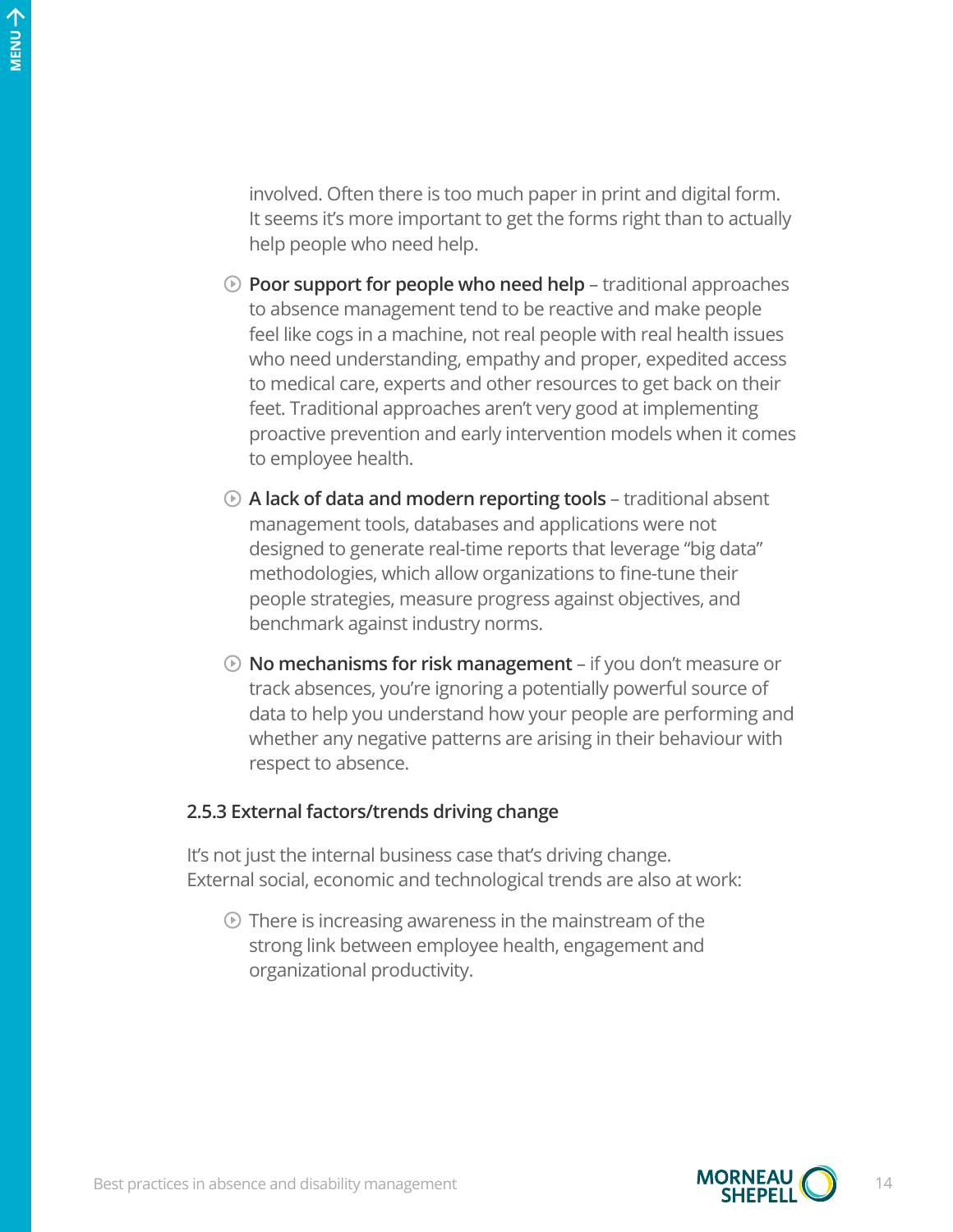Technology:

- **• Innovation in digital and mobile technologies** makes it easier and more cost effective to deploy capabilities for tracking, managing and optimizing your approach to absence management.
- **•** Employees today expect **a richer, simpler and more efficient digital experience** in how they access their benefit programs. They want it as simple as booking an Uber car or Airbnb room.
- **•** There are new opportunities to use technology flexibly and, where appropriate, to **outsource elements of your solutions to get best-in-class capabilities affordably.**
- $\odot$  There is a changing perception of mental-health pressures in the workplace and the need for organizations to be more proactive in providing support to their employees who may be suffering as a result.
- **Changes in human rights and employment legislation** makes it more important than ever to have a more defined emphasis on ensuring employers create healthy – or wellness-oriented – conditions in the workplace that truly respect people.

Any way you look at it, change is happening in absence – with more on the horizon. How ready for you change are you?

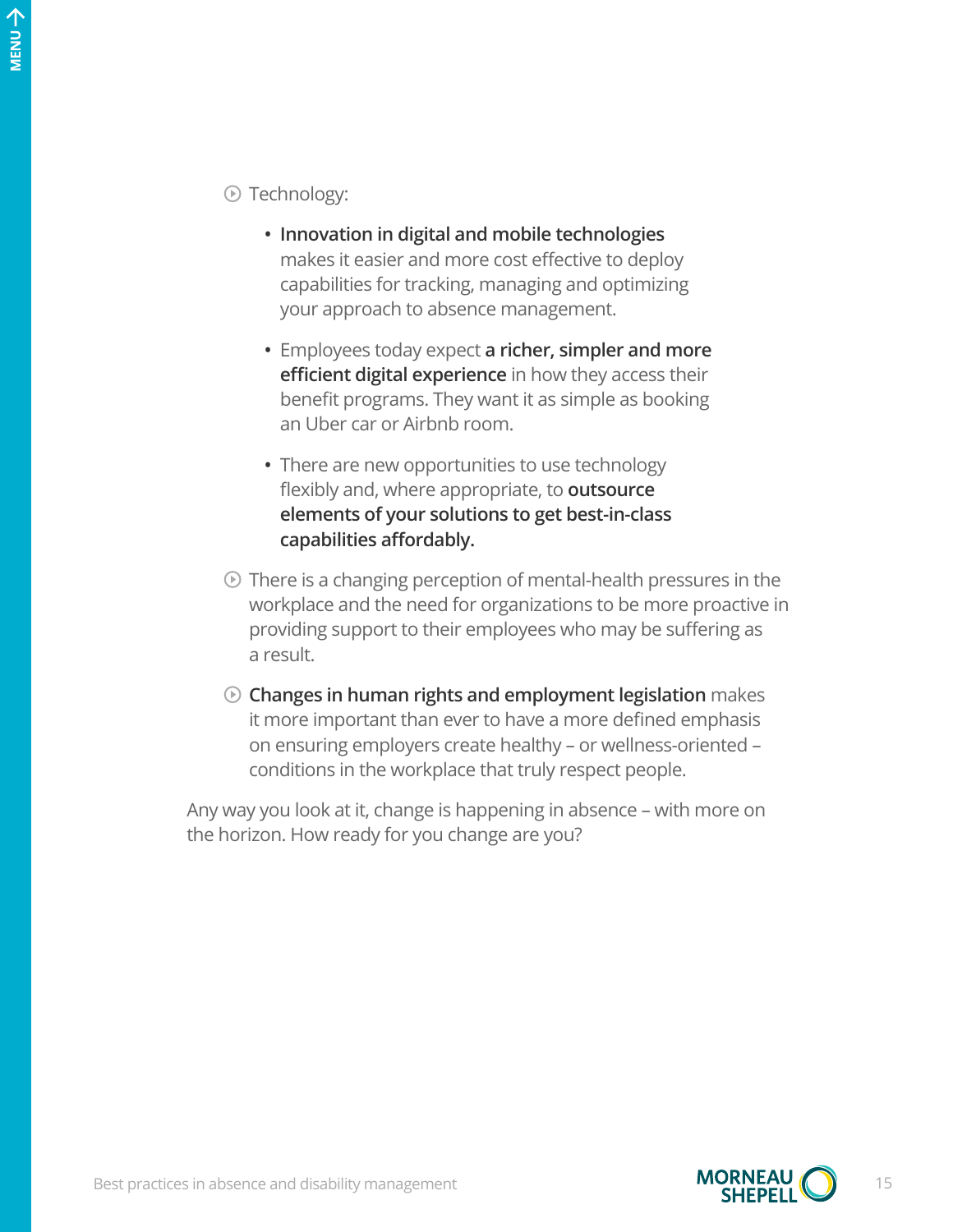**CHAPTER 3**

# Best practices

In absence & disability management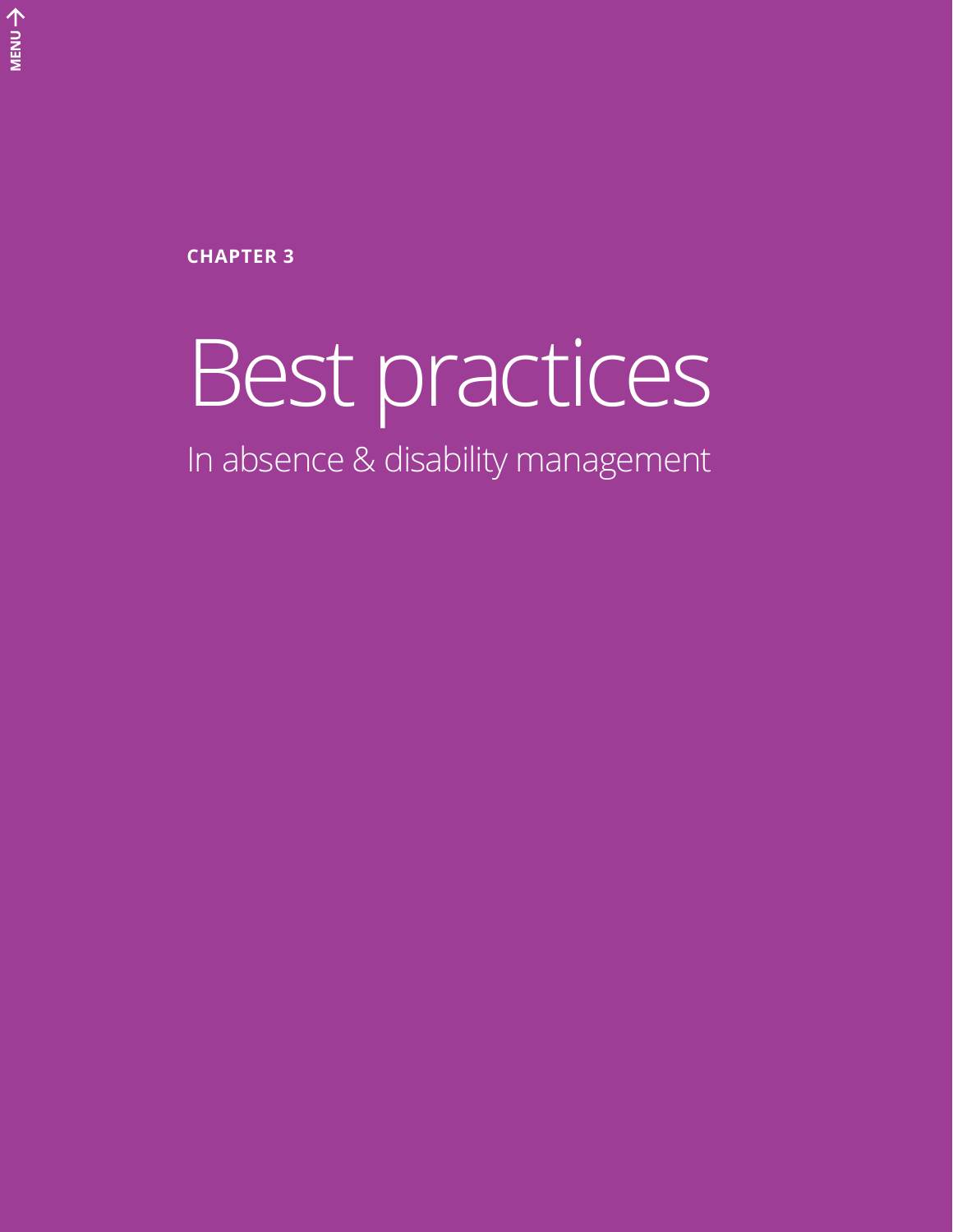# **3. Best practices in absence & disability management**

The biggest opportunity for many organizations today is transforming how they manage absence from a process that is largely administrative into a vital component of an integrated health and productivity strategy.

What does that mean, practically speaking? And how can you get there?

In this chapter, we'll suggest a strategic approach – designed around six principles – for absence management.

You'll also find a summary of best practices, along with some insight into common problems and current issues faced by organizations in how they manage absence and disability.

As you consider ways to modernize your approach to absence and disability management, keep in mind the needs of your people leaders and the demands placed on them in complex workplace situations.

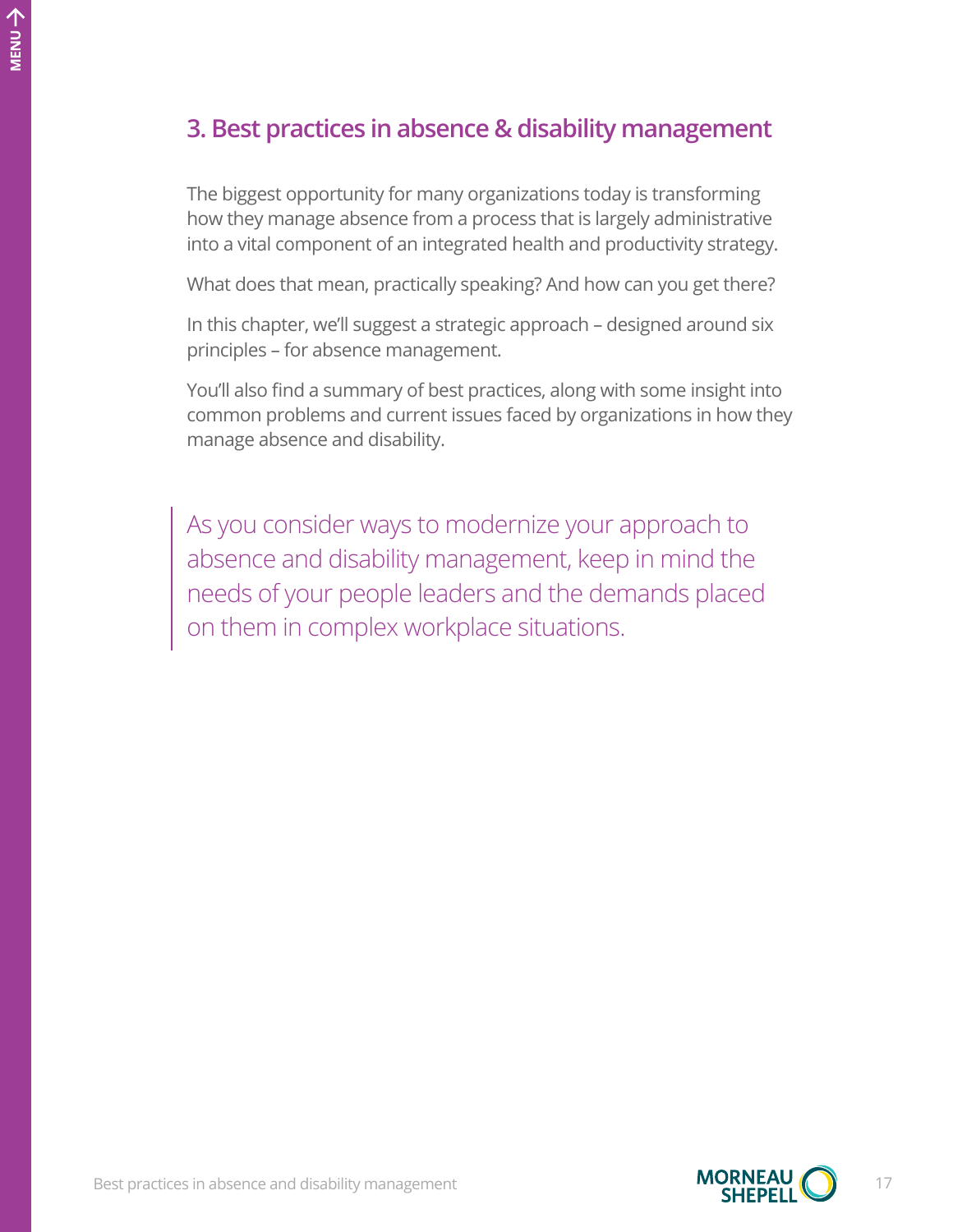## **3.1 Strategy: 6 principles for managing absences strategically**

**1. Integrate your core programs in health and wellness (e.g. employee assistance programs), attendance management and disability management.**

- $\odot$  The logic for an integrated approach starts with the idea that, regardless of the source of disability, many of the tools and resources used in separate absence management or return-to work-programs are actually the same. This offers the potential to link best practices across all your lines of employee support.
- $\odot$  Among the main benefits of this approach is that employees can avoid unnecessary absences by being connected to proactive care and assistance across different programs, including support through early identification and intervention.
- By connecting your programs, an employer fosters an all-inclusive and care-based environment that can also optimize and streamline administration.
- **2. Implement effective tools to track and manage absence in real time.** 
	- Many employers still work with antiquated absence reporting systems that only provide lagging or 'snapshot' data that do not help to identify early risk.
	- $\odot$  There are cost effective solutions out there today for much better data gathering, reporting and workflow management. They not only help with real-time support of employees and all stakeholders, but can help to guide and support your business strategy.
	- You can't manage what you don't measure: so tracking, reporting and trend analysis are key capabilities in best-in-class programs.

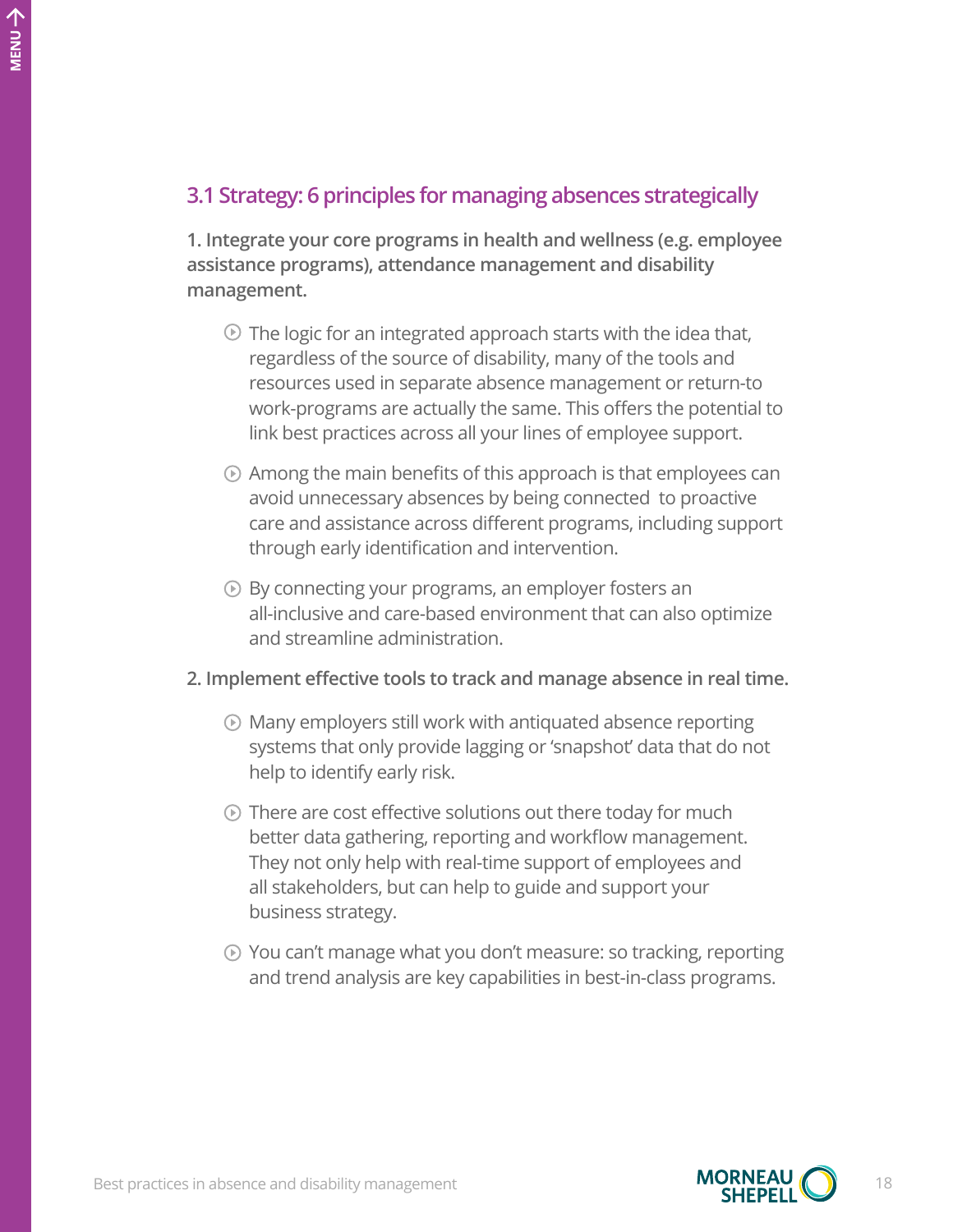#### **3. Up your game in case management.**

- $\odot$  Case managers manage risk for your company. They should be well trained in best-practice disability management and supported by the best tools, resources and information – both legislative and health-related. This is critical for them to succeed at helping people navigate the health-care system towards recovery – and a timely return to work – enabled by active, evidence-based treatment modalities.
- $\odot$  Professional case management is particularly relevant as the conditions driving disability (e.g., mental health) are increasingly complex, and the appropriate resources through the public health-care system are often scarce or difficult to access.
- $\odot$  The reality is, the right provider of case management support acts like an extension of your organization so choosing a provider should take into consideration the likelihood of synergy, collaboration and value alignment between their team and yours.

You can't manage what you don't measure: so tracking, reporting and trend analysis are key capabilities in bestin-class programs.



个<br>NENU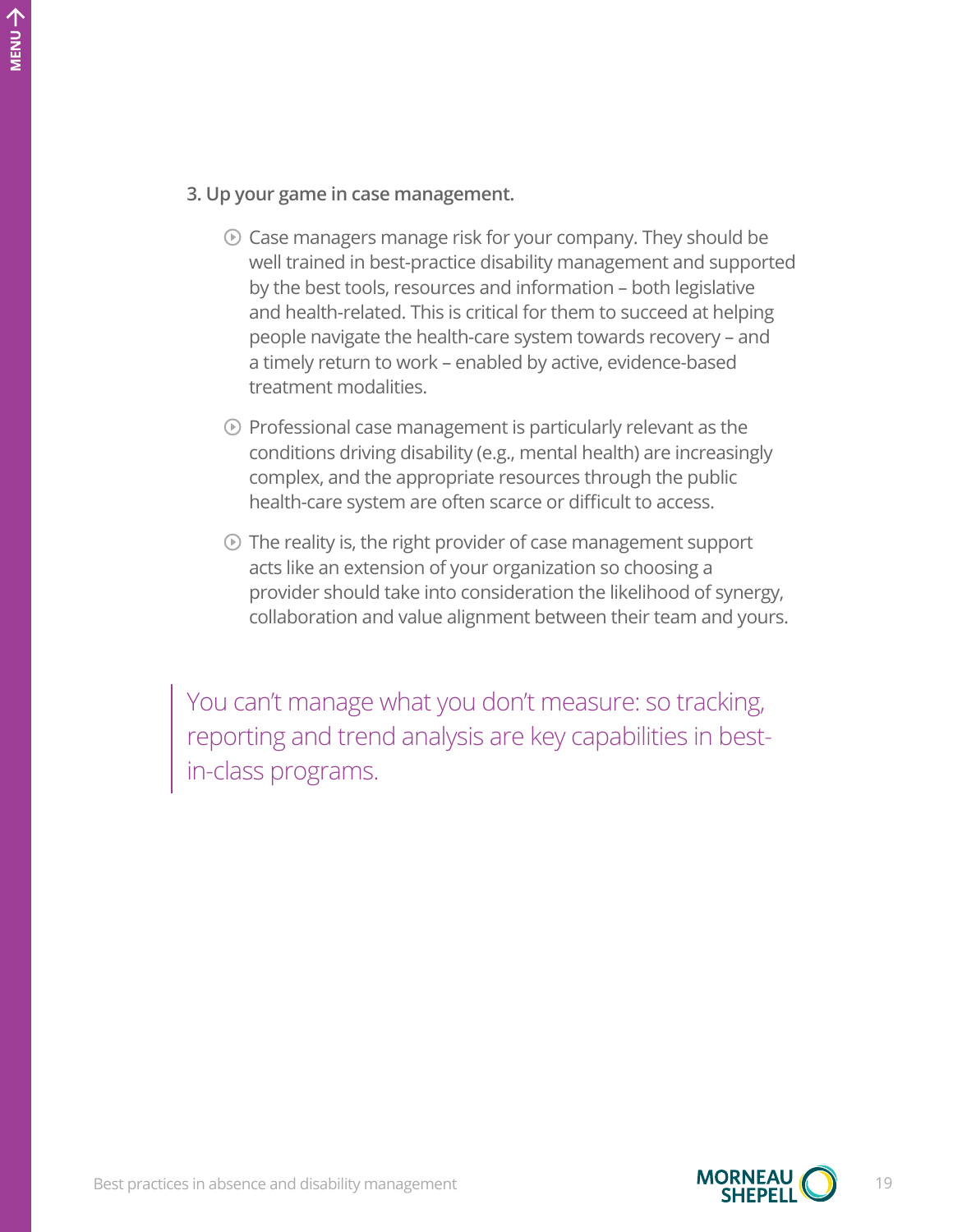#### **4. Guarantee privacy.**

- $\odot$  Employees tend not to come forward to get help until they are assured their private lives and medical health issues are not under scrutiny by their employer. Employees rightfully expect this protection.
- $\odot$  It is critical that reporting and claims management programs be facilitated through secure channels, methods and modalities that meet or exceed privacy laws. This will go a long way to encouraging employee participation.
- $\odot$  Effective partnerships with external vendors do not mean losing control. To the contrary, they can and should provide more direction and guidance for employers/people leaders, and the people they manage/support.

#### **5. Equip your people leaders.**

- $\odot$  Even in cases where an external provider may be contracted to administer your absence and disability program, your people leaders are always going to be a critical part of a successful solution. They too need the right tools and knowledge to identify risk, to support smooth and supported reintegration of employees after prolonged absence, and to manage workloads for those who remain on the job.
- $\odot$  Investing in the training and coaching of people leaders is essential to a healthy workplace culture where everyone is accountable for engagement and productivity.
- $\odot$  As you consider ways to modernize your approach to absence and disability management, keep in mind the needs of your people leaders and the demands placed on them in complex workplace situations.

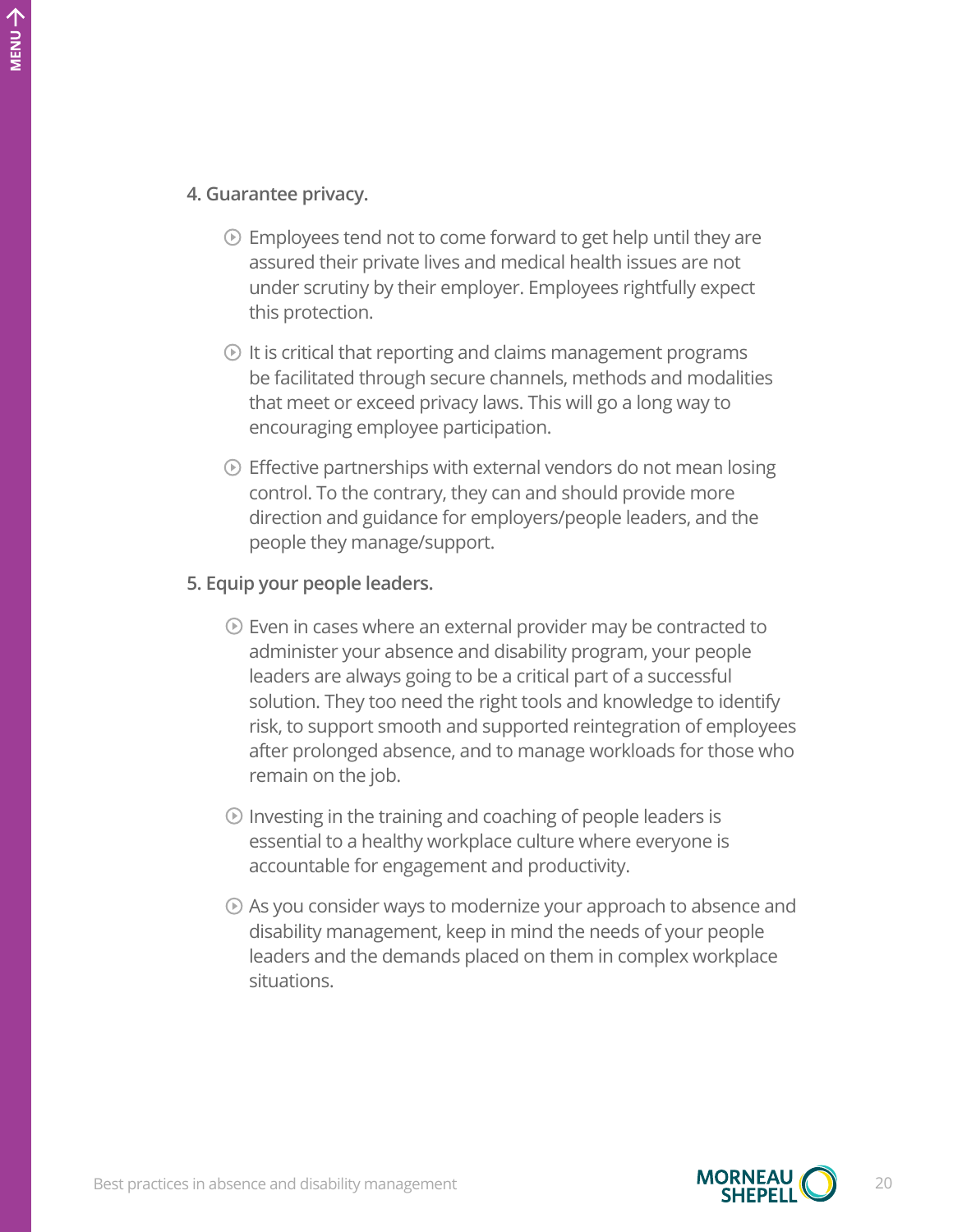- $\odot$  How much can you or should you do on your own? How much of your process or approach should you outsource to external partners in absence management?
- $\odot$  These are serious questions, because the stakes are actually high: how you treat employees when they are unable to work is a very important part of the employer/employee relationship and the overall employment brand.
- $\odot$  The reality is, in today's world, employers can't always fully or effectively manage a modernized and effective absence management strategy on their own, especially if you are looking to integrate or unify all the programs in your strategy or take advantage of best-in-class solutions.
- Innovative, adaptive, a proven track record in delivering program ROI – this is the kind of trusted partner you need in managing absences strategically in your organization.

Finding trusted partners to drive better results and strengthen your relationship with your employees is critical.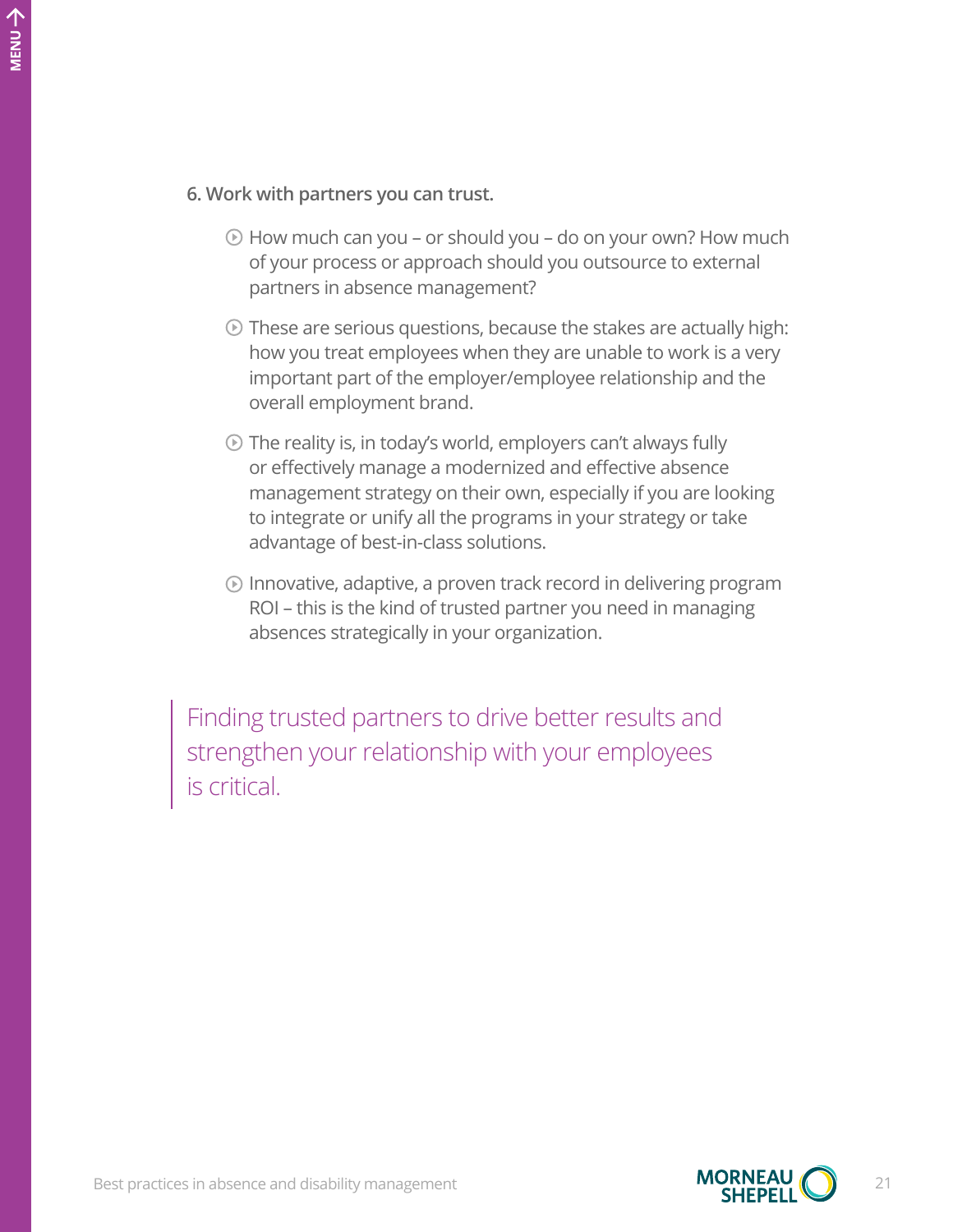# **3.2 Best practices: attendance management**

#### **Policy and plan design**

- **Have defined and clear policies for attendance and disability management**. These policies should be integrated, but also have their own unique features to reinforce participation, accountability and collaboration.
- **Ensure your policies, regulations or guidelines are communicated to your workforce** so that there is clarity around eligibility and program requirements. Make this information readily available to your employees, and provide informational pamphlets or documents at each point of application/resource to ensure their understanding.
- **In union environments, it is recommended that plan design and administration parameters not be negotiated as part of collective bargaining.** However, in situations where plan design and administration is part of a collective agreement, it is recommended that:
	- **•** The employer engage the union for a collective approach to problem solving.
	- **•** Focus be placed on areas of common understanding and agreement first.
	- **•** Tackling larger, more complicated or contentious elements should come second.
	- **•** The employer anticipate and begin discussions with the union prior to collective bargaining to gauge and align, where possible, mutual goals.

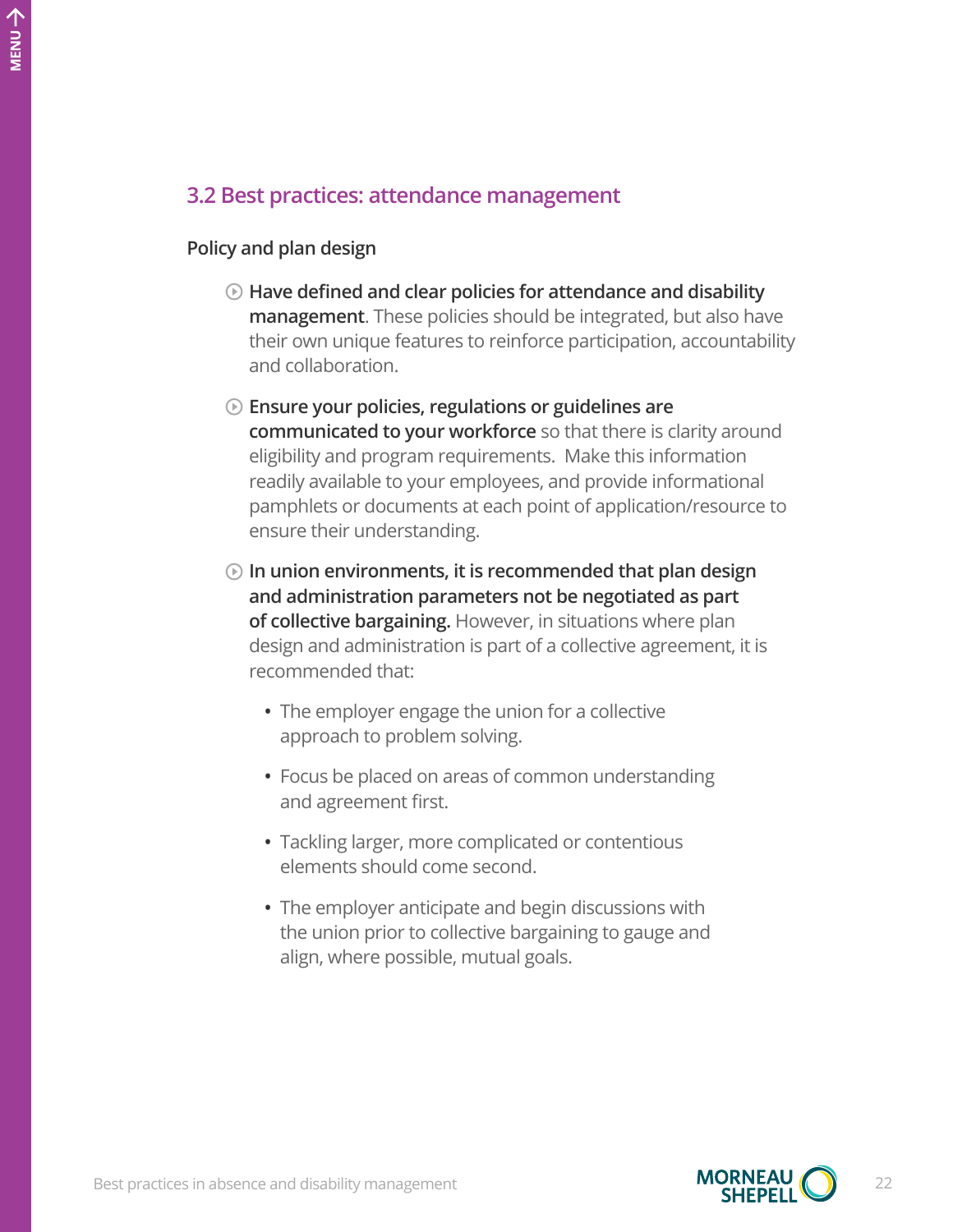#### **Plan administration**

- **Track attendance in real time** to know what's really happening in your workforce. In doing so, one of the objectives is to generate consistent, reliable data, all towards better enabling real-time referrals for early intervention, which is often so critical in timely return-to-work.
- **Make employee participation and accountability a cornerstone of the plan.** Programs with provider-led and provider-driven processes often struggle to gain employee participation.
- **Ensure that expectations among employees for organizational supports are met,** and easily accessible through various media/ program mechanisms.
- **Industry benchmarking and regular evaluation of absence trends** will assist in objectively evaluating your experience vs. program objectives.

#### **Employee support**

- **Focus on early identification** of risk and prevention where possible.
- **Offer tools and resources** to support both medical and non-medical barriers that may impact regular work attendance.
- **Workplace accommodations** may also be an appropriate tool to assist in maintaining regular attendance. These need to be clearly identified, and effectively managed. Thresholds should be considered for duration of temporary accommodation vs. permanent disabililty.

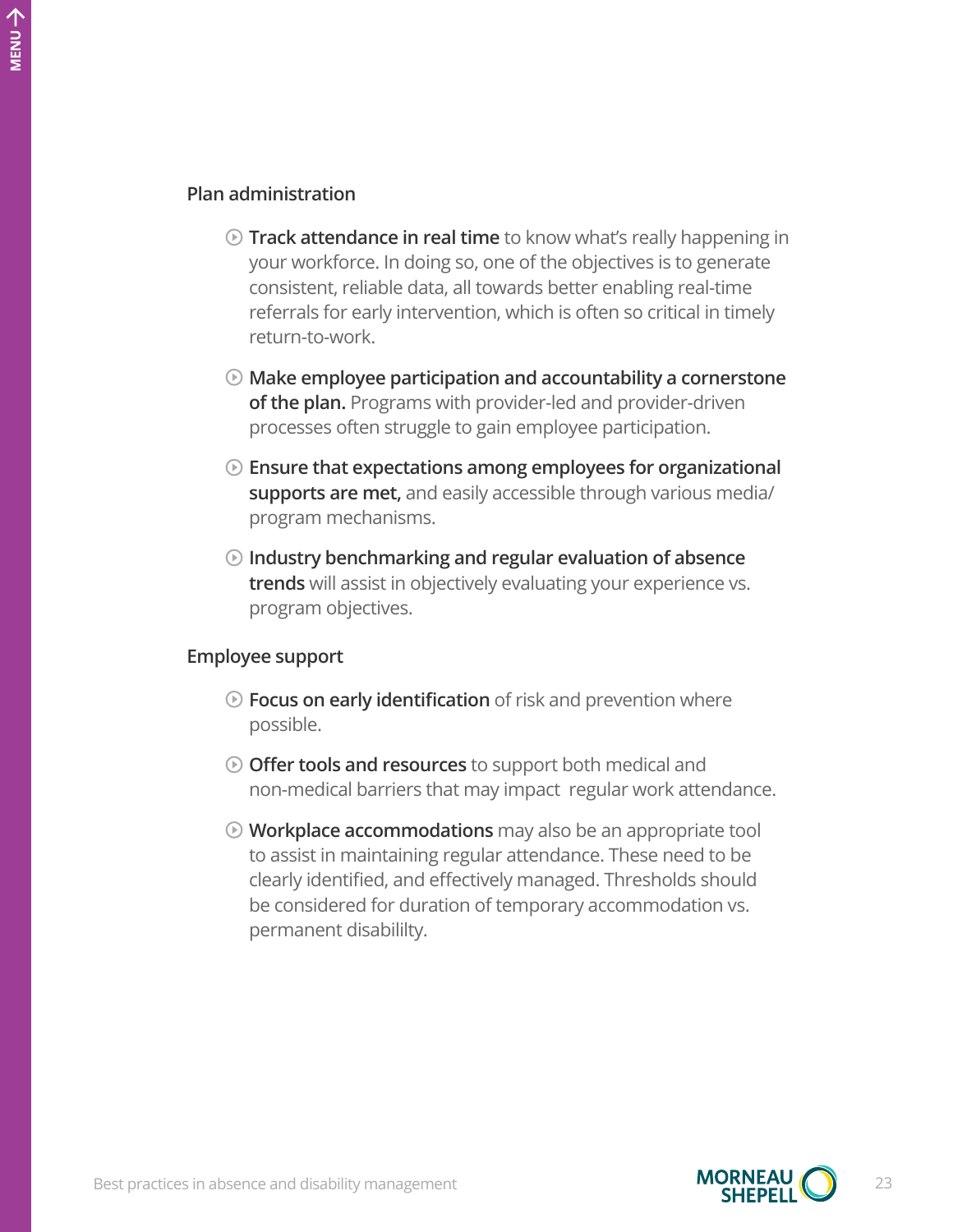个<br>NENU

#### **Workforce culture**

- **Great programs are well communicated** the what, when, why and how of your programs need to be clear, visible, and reiterated often to ensure employee awareness.
- **Provide consistent messaging that comes from the top** in regard to the expectations and accountabilities of both employees and leadership.
- **Understand the workforce management and environmental factors** that may impact/influence higher or lower attendance.
- **Create an understanding that disability does not always equate to absence,** and that opportunities to continue working are never closed.

#### **Heads up: common problems in attendance management**

**Entitlement** – the mentality that absences are an employee right that need not be actively tracked or monitored either in the interests of accountability or the goal of employee wellness.

**Out of sight, out of mind – if** an employee isn't at work, for whatever reason, sometimes it's easier not to inquire why, or ask how the organization can help. This apparent lack of interest on the part of managers (the employer) can manifest in cyclical absence patterns and poor employee morale.

**Employees who circumvent the**  $\binom{5}{2}$  Delays, mixups, inefficiencies **proposes** with little consequence **process with little consequence,**  relying on a 'generally' good attendance record, but not a fully accountable one.

**and errors in the public health system,** and not being able to secure medical information on a timely basis. A related problem is availability of medical treatment outside of working hours.

3 **It's someone else's problem** – some managers, especially those with too much on their plate, believe that absences are simply outside their scope of control, that little can be done on their end to help employees be at work, or return to work productively. It's someone else's problem.

6 **Work/life balance** – especially when employees need to support elderly parents or other dependents away from the workplace.

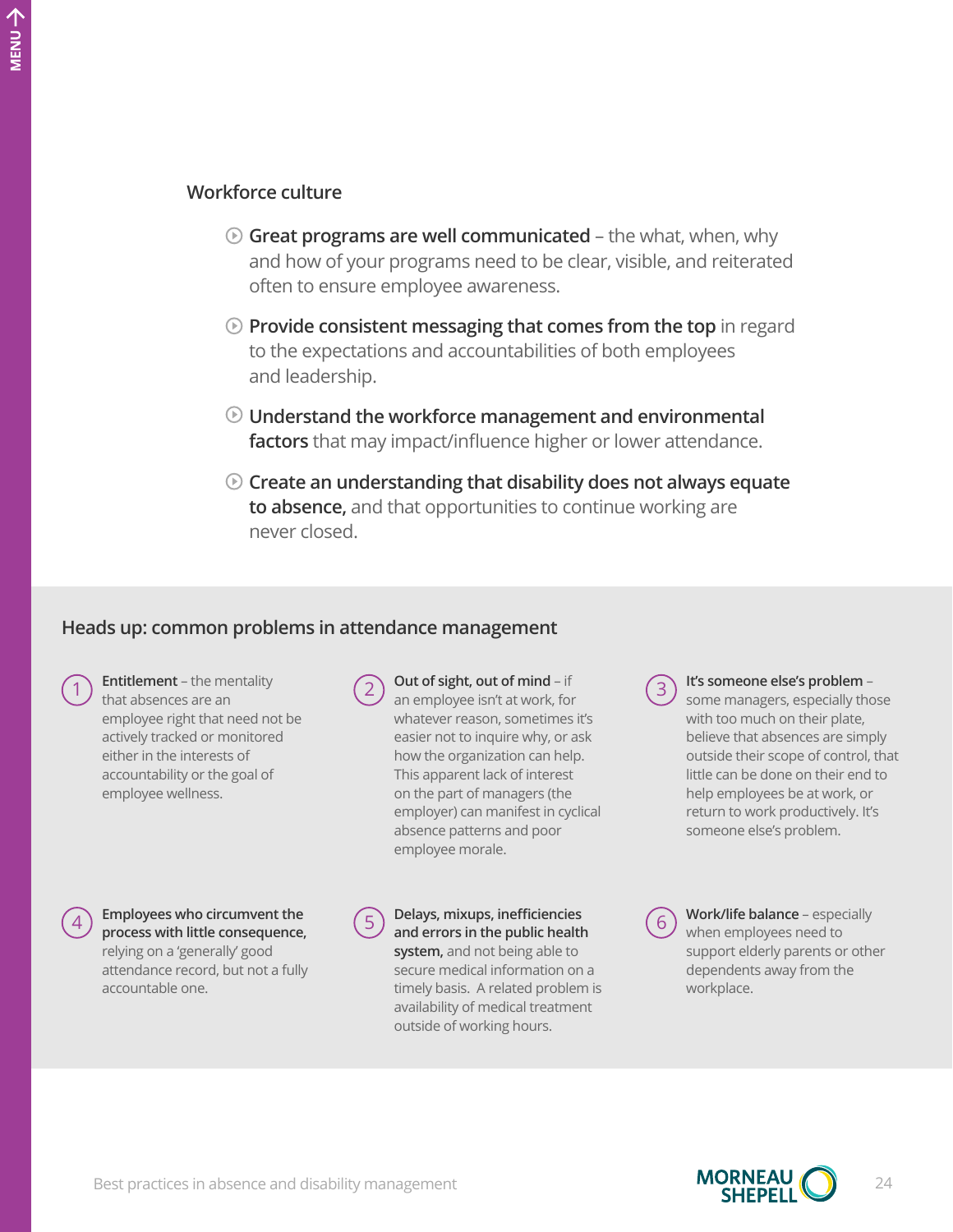# **3.3 Best practices: disability management**

#### **Policy and plan design**

Similar to Attendance Management (section 3.2.1 above) you need to:

- **Have defined and clear policies for attendance and disability management.** These policies should be integrated, but also have their own unique features to reinforce participation, accountability and collaboration.
- **Ensure your policies, regulations or guidelines are communicated** to your workforce so that there is clarity around eligibility and program requirements. Make this information readily available to your employees, and provide informational pamphlets or documents at each point of application/resource to ensure their understanding.
- **In union environments, it is recommended that plan design and administration parameters not be negotiated as part of collective bargaining.** However, in situations where plan design and administration is part of a collective agreement, it is recommended that:
	- **•** The employer engage the union for a collective approach to problem solving.
	- **•** Focus be placed on areas of common understanding and agreement first.
	- **•** Tackling larger, more complicated or contentious elements should come second.
	- **•** The employer anticipate and begin discussions with the union prior to collective bargaining to gauge and align, where possible, mutual goals.

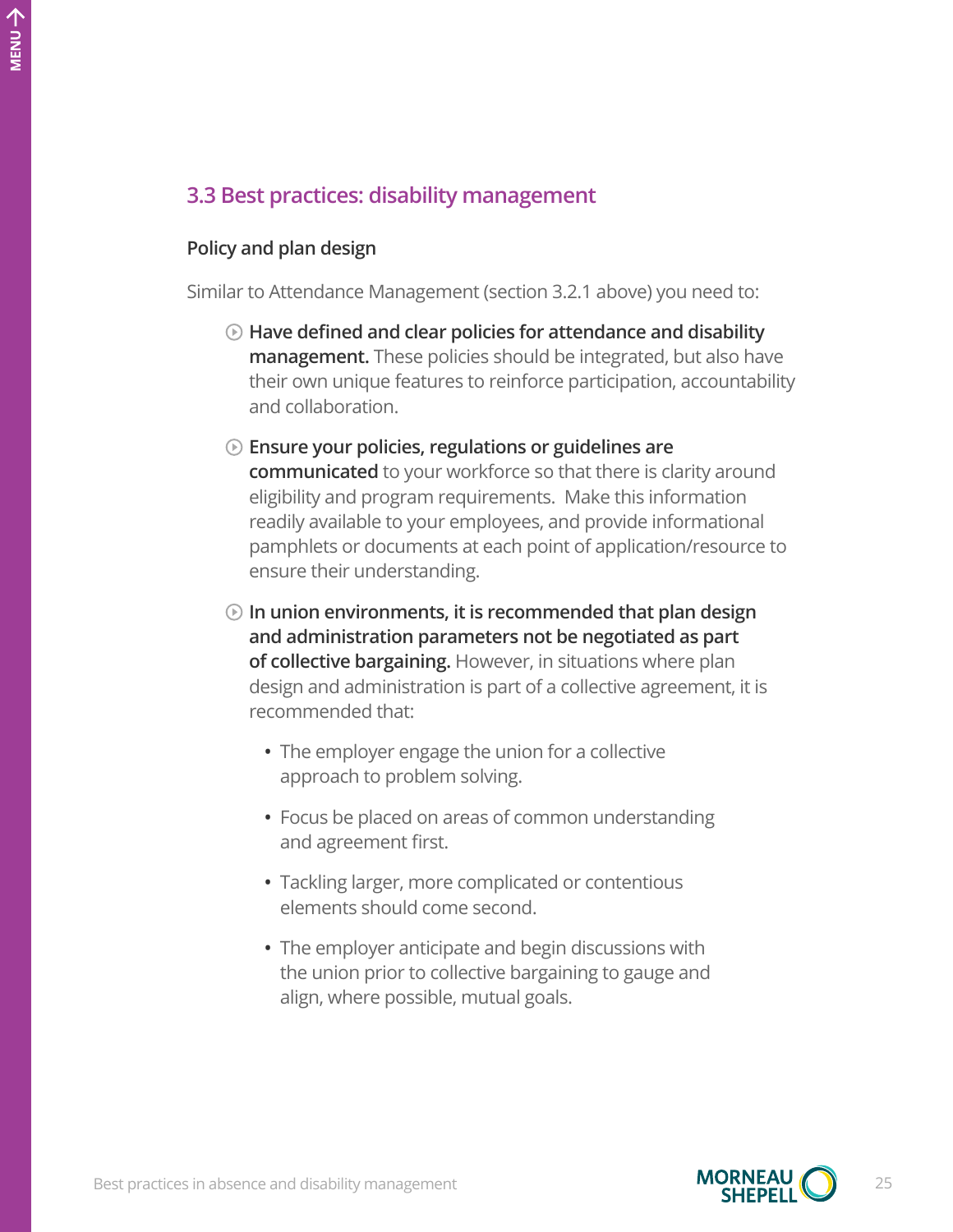#### **Plan administration**

Similar to Attendance Management (section 3.2.1 above) you need to:

- **Track attendance in real time** to know what's really happening in your workforce. In doing so, one of the objectives is to generate consistent, reliable data, all towards better enabling real-time referrals for early intervention, which is often so critical in timely return-to-work.
- **Make employee participation and accountability a cornerstone of the plan.** Programs with provider-led and provider-driven processes often struggle to gain employee participation.
- **Ensure that expectations among employee for organizational supports are met,** and easily accessible through various media/ program mechanisms.
- **Industry benchmarking and regular evaluation of absence trends** will assist in objectively evaluating your experience vs. program objectives.
- **You also need reliable intervention between employee and employer** – not the physician – at the earliest point in time. For reference, take a look here at the Canadian Medical Association (CMA) policy to guide your intervention protocols and policies.

#### **Employee support**

Similar to Attendance Management (section 3.2.1 above) you need to:

- **Focus on early identification of risk and prevention** where possible.
- **Offer tools and resources to support both medical and non-medical barriers** that may impact regular work attendance.

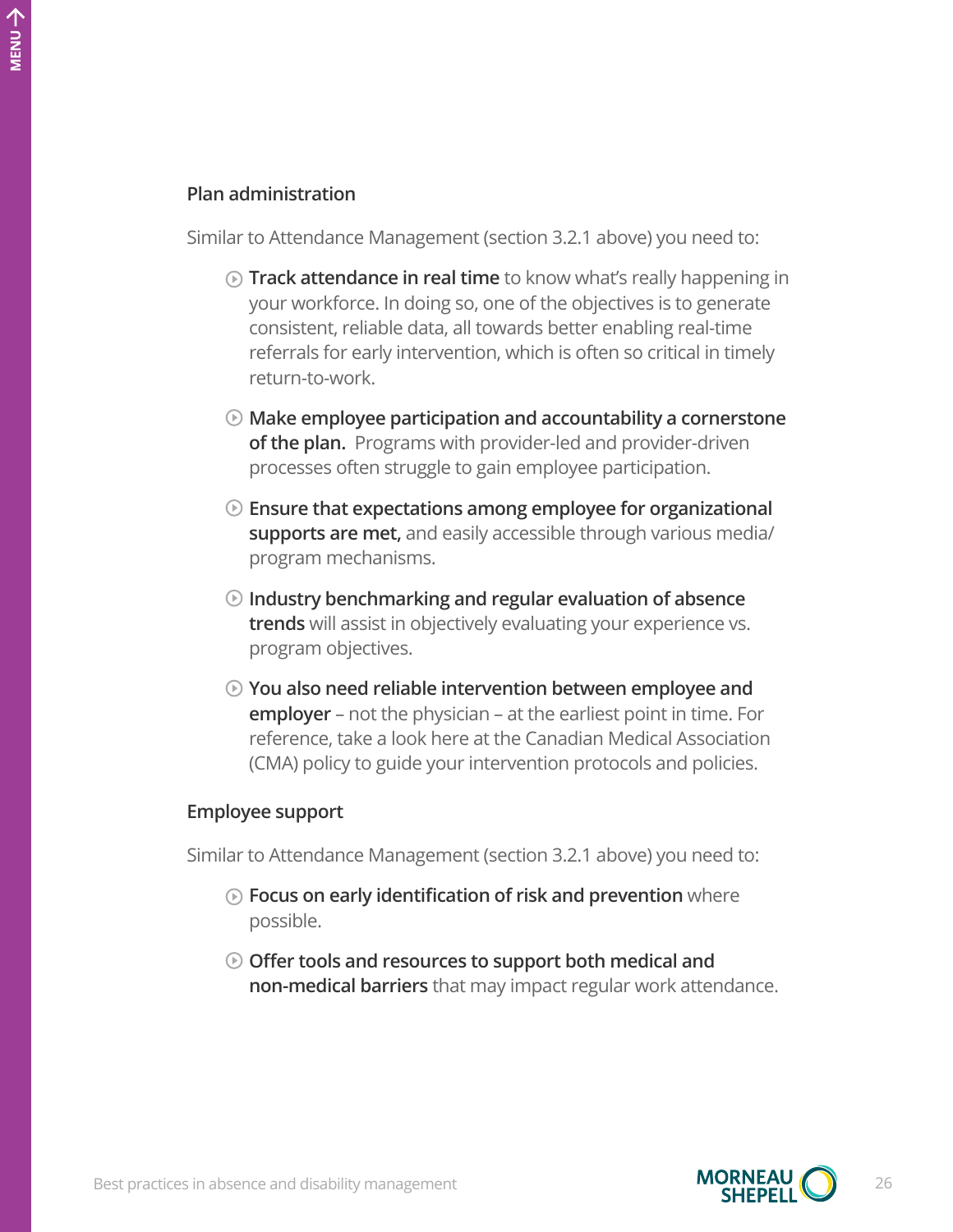- **Create a culture of accommodation** where RTW is important to both employee and organization success. The workplace can include disability, not exclude it. Disability needs to be de-stigmatized.
- **Make a commitment to support the employee's transition** back to the workplace and monitor their success. Adjust the transition process as required by analyzing employee and manager feedback in each situation.
- **The process of navigating and resolving workplace barriers to RTW needs to happen in the workplace not in the doctor's office.** Doctors are trained to understand illness, not the workplace, generally speaking.

#### **Heads up: common challenges in disability management**



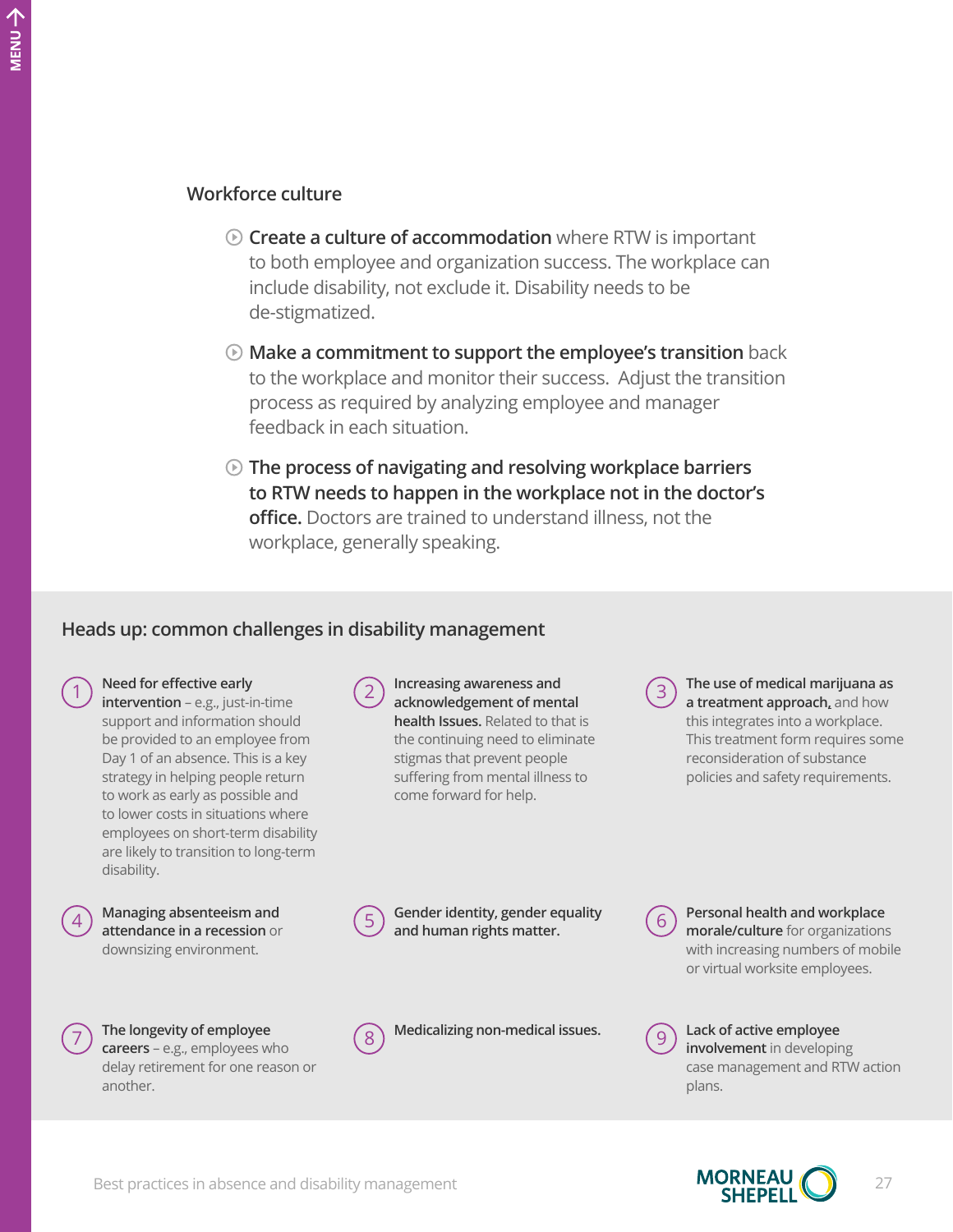**CHAPTER 4**

# Alternatives:

Choosing solutions for your organization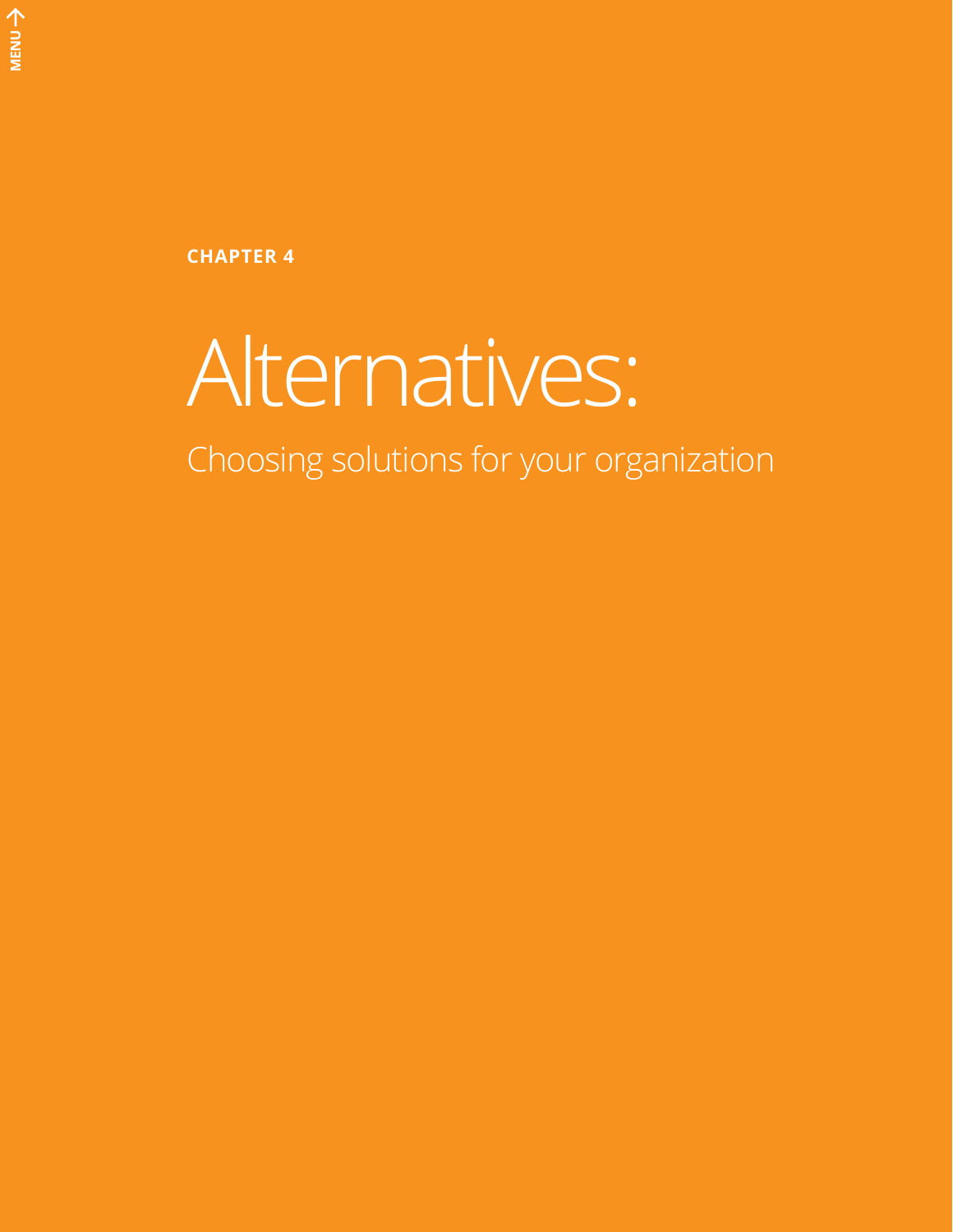# **4. Alternatives: choosing solutions for your organization**

Let's explore several alternatives to help you move towards a best practices approach in absence and disability management.

To set the context, we've highlighted in 4.1 below the key business issues that need to be addressed by any alternative you choose.

As you read through this chapter, you'll be confronted with questions about your openness to solutions that involve elements of outsourcing.

- Should we be doing everything ourselves **in-sourcing** the solution?
- Should we be **out-sourcing** to best-in-class experts so we can better concentrate on what we do best – i.e., the mission of the organization?
- $\odot$  Or should we implement a pragmatic combination of insourcing and outsourcing – i.e., a **co-sourcing** model – that makes sense for the unique strengths and weaknesses of our organizational culture? If so, what elements should we outsource?

Managers in nearly every strategic function in today's organization are faced with the same questions. That's due in part to technology: software-as-a-service models (SaaS) now allows organizations to license in best-in-class solutions that make outsourcing a very real, beneficial option.

Outsourcing exists on a spectrum – or continuum. No one size fits all. You can outsource some elements of your program to start with, and graduate to doing more, all depending on your needs and your comfort level.

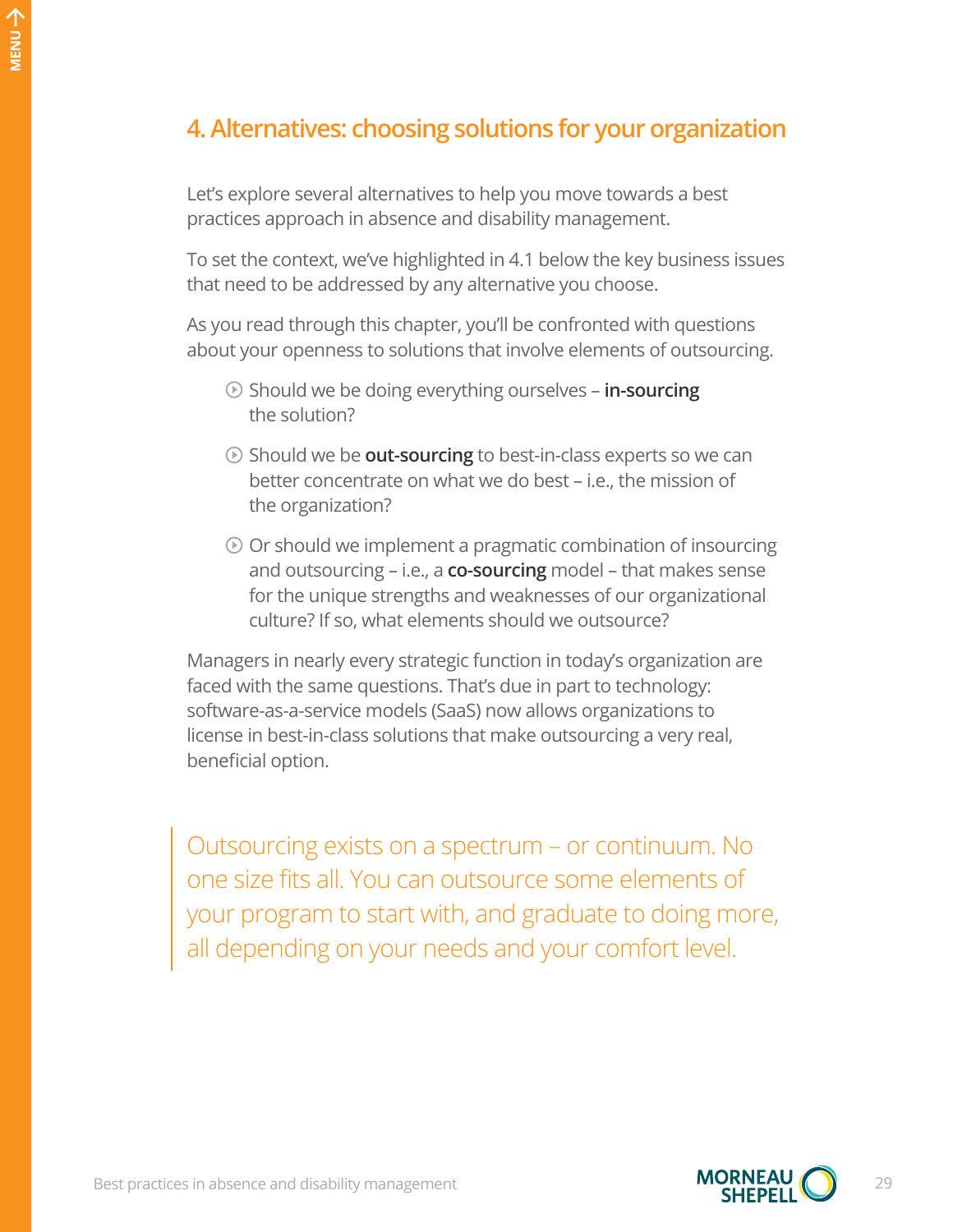A best-in-class absence and disability management solution must be responsive to four key business issues that more than ever require ongoing analysis of your organization's needs and capabilities.

#### **1. Simplified and effective administration**

- $\odot$  Interacting effectively and speedily with the medical community
- Managing claims accurately and responsively in alignment with best practices
- $\odot$  Adapting to the diverse requirements in managing complex cases
- Ensuring privacy protection (PIPEDA compliance)
- $\odot$  Standardizing and controlling all program parameters consistent approach across the entire organization
- $\odot$  Reducing time/effort on administration simplified means to connect all stakeholders with appropriate expertise and resources

#### **2. Support for your people**

- A "people first" approach for a positive employee experience
- **■** Expedited access to care
- $\odot$  Clear and effective communication with employees and people leaders
- $\odot$  Support and assistance for managers
	- **•** to track and monitor absences on their teams (including disability management) without interfering with their focus on business/operational needs.

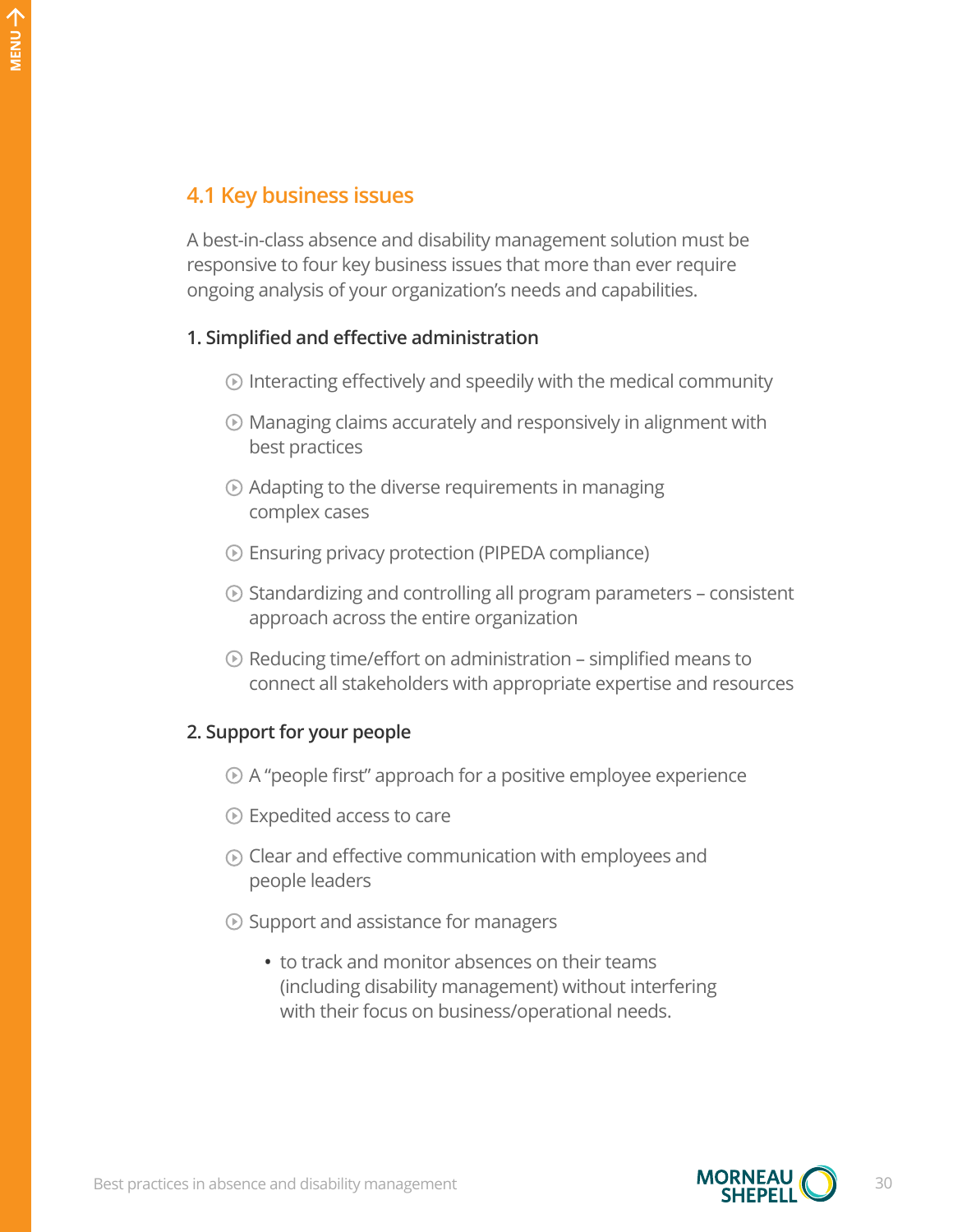- **•** to help with the adoption of organizational illness or injury prevention strategies, which requires employee buy-in to make these strategies a success.
- $\odot$  Provide programs that support employees: alternative work arrangements, telecommuting, compressed work week, job sharing, emergency child care, EAPs, flu immunization, on-site child care, wellness programs, on-site health services, elder care services.

#### **3. Reduction in the cost of absenteeism**

- $\odot$  Gain the ROI involved when investing in any new solution
- $\odot$  Reduce surcharges/insurance premiums
- $\odot$  Eliminate administrative inefficiencies/role redundancies
- $\odot$  Reduce lost time frequency/duration
- Shorten claims duration
- Reduce LTD incidents and costs

#### **4. Metrics and trend reporting**

- $\odot$  Get a unified, real-time view on demand of all organizational absences
- Assess absence trends by demographics or organizational hierarchy/function
- Benchmark against industry norms or historical performance
- **EXECUTE:** Better diagnose absence cost drivers and alignment with program objectives
- Better manage overall risk strategy with better data at your fingertips.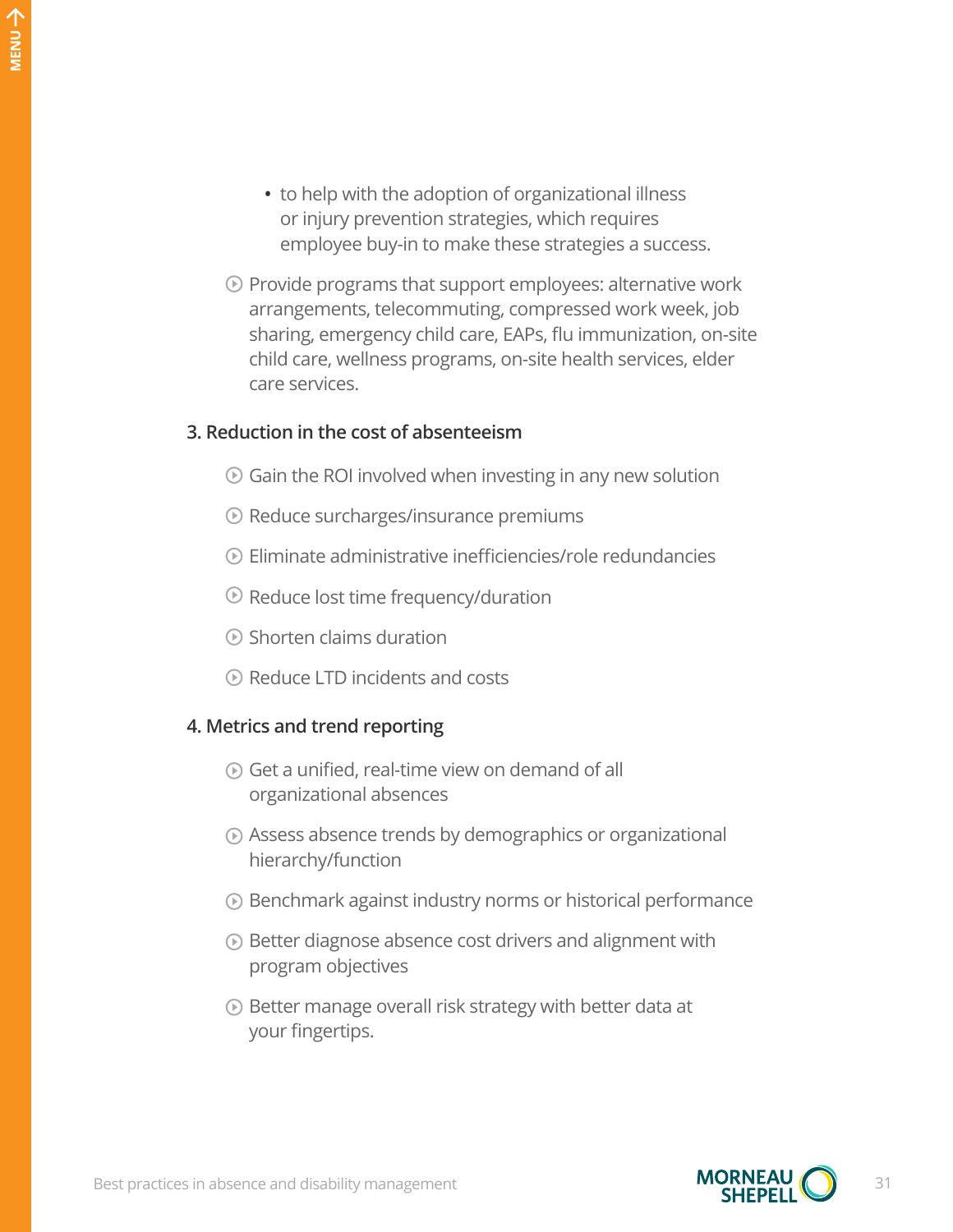# **4.2 Solution alternatives**

Managing the organizational impact of absenteeism requires a comprehensive strategy that has several key, interdependent components:

- Policy / Plan Design
- Efficient and Effective Administration
	- **•** Process management
	- **•** Data / information management
	- **•** Application software
- Professional case management
- Effective support programs to address all absence drivers
	- **•** Medical (mental health, physical health)
	- **•** Workplace (conflict resolution, harassment, bullying)
	- **•** Personal (relationships, financial, lifestyle)

#### Governance

- $\odot$
- **•** Program metrics / evaluation
- **•** Strategy and ongoing improvement initiatives

These components, generally speaking, can be achieved and in many cases complimented by any one of the following three different solution alternatives.

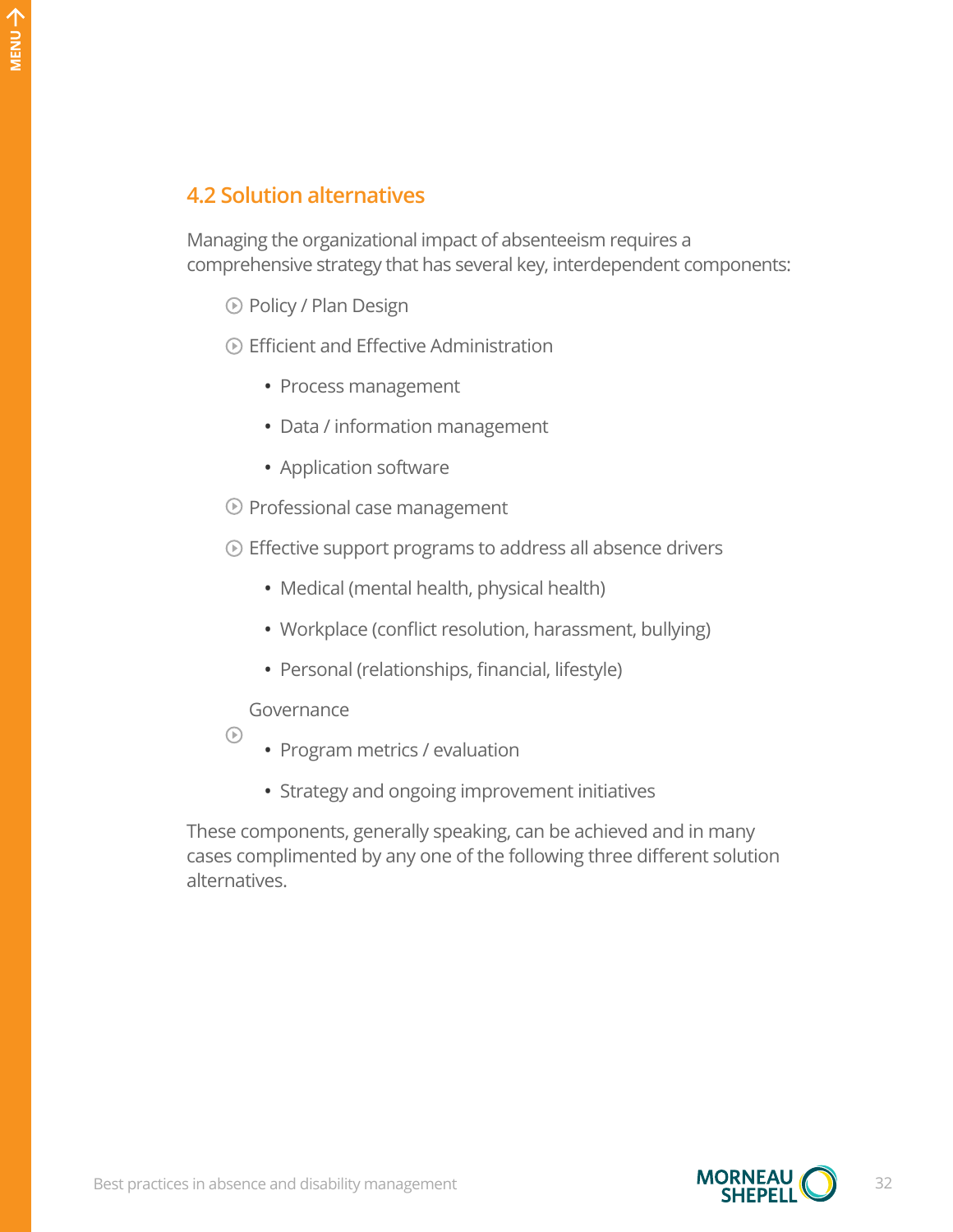#### **4.2.1 In-sourcing solutions**

A best-in-class insourced model – in its simplest definition – is about bringing application software into your IT environment that you mostly install, manage and customize on your own. In addition, and strategically, this model requires:

- **Oversight on overall policy and plan design,** and the process of claims administration.
- **Access to case management interventions,** most often through a network of external professionals.
- **A program consultant** to align the absence/disability strategy to organizational goals, e.g. creating a healthy workplace culture.

The program consultant – either an internal or external resource – is ultimately responsible for the organization's best interests while assuming an advocacy role for multiple stakeholders including management, unions, employees and clients.

To achieve the best results, this type of program requires effective tracking, reporting, and data and workflow management. Many functions associated with administration are most effective when automated to achieve consistent and replicable results. Real-time data also helps to assess risk quickly and to ensure the effective mitigation or management of that risk.

The technology required for an insourced solution includes software for:

- Absence Reporting
- Workplace Illness / Injury Reporting
- Case Management Administration
- Accommodation & Incidental Absence Case Management

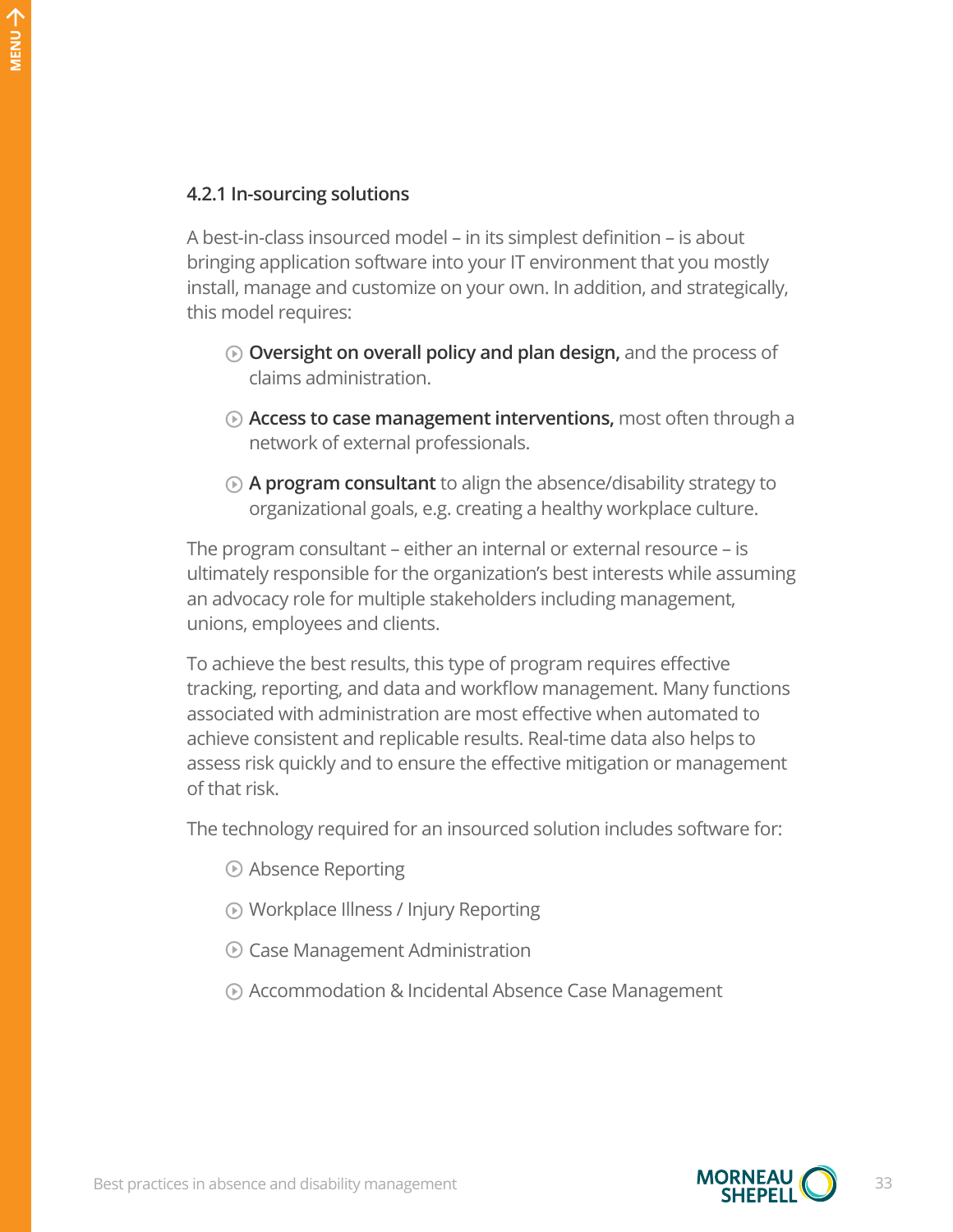- **Sick Leave/Disability Case Management**
- Workers' Compensation Case Management

The investment required in these technology solutions depends mainly on the scope of work, level of configuration vs. customization, and number of users.

When insourcing software, the obvious challenge with complex enterprise applications is that there can be hidden costs and major operational challenges in integrating and internally managing your solution efficiently.

Insourcing software is most effectively done when an organization has the IT/organizational capacity – a mature IT team – to fully understand how best to configure, customize and upgrade your solution as required.

However, even large organizations may need ongoing technical support and training from external consultants to avoid common problems that undermine system operations and to ensure maximum ROI on their investment.

#### **4.2.2 Outsourced solutions**

Increasingly, organizations are looking for both enhanced technology solutions and better support programs to address the complexity inherent today in absence and disability case management.

While organizations generally need to maintain internal accountability for supporting RTW strategies and resolving workplace issues, many choose to outsource technology for program administration.

Outsourced program administration options include:

- Absence Reporting
- Incidental (Intermittent) Absence Case Management

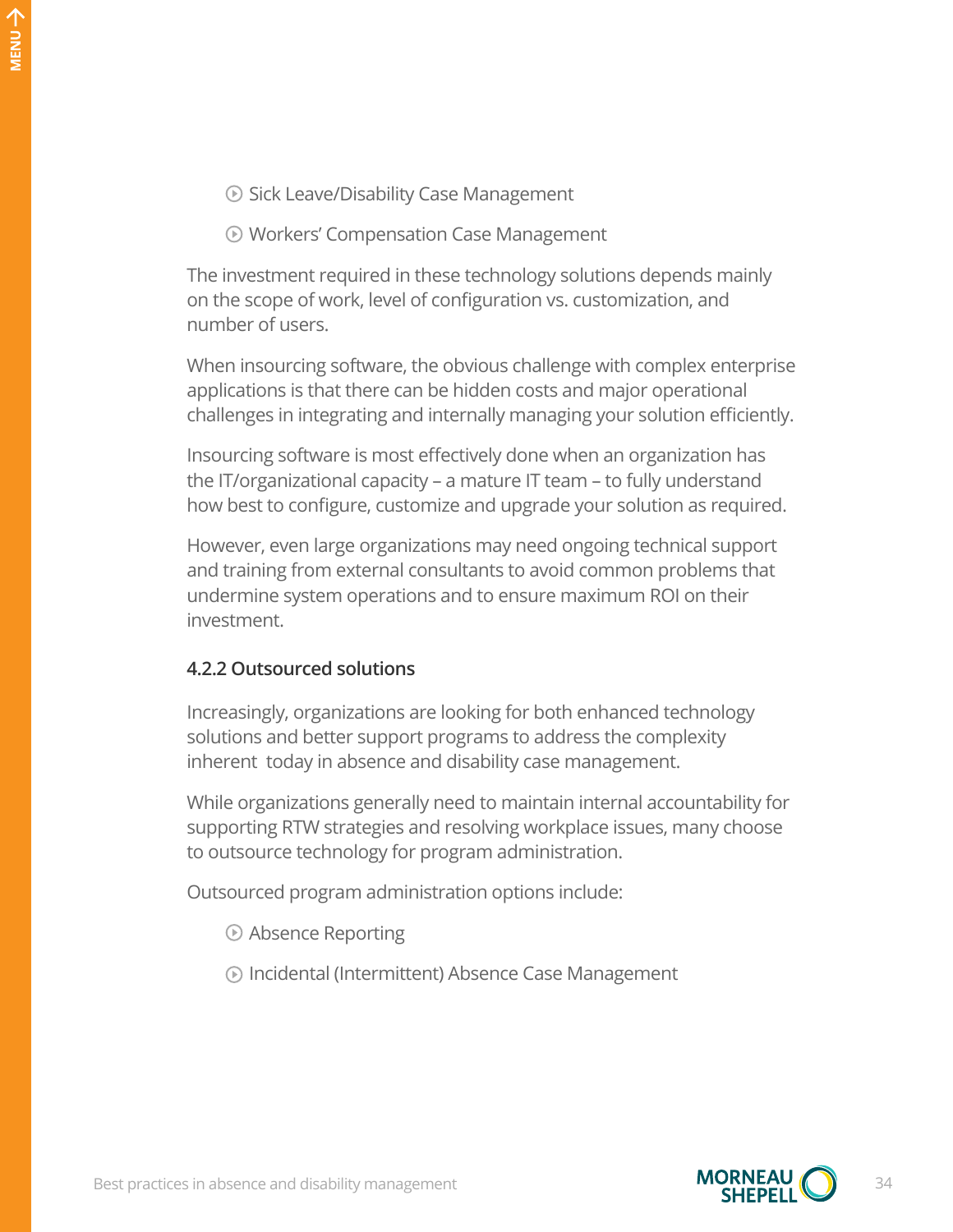- Accommodation Case Management
- $\odot$  Disability Adjudication
- Disability Adjudication + Case Management Services
- **①** Specialized Medical Assessments & Access to treatment
- Workplace Interventions

At the same time, best-in-class organizations are now turning to outsourcing for helping employees access the appropriate programs/experts to resolve their medical and non-medical issues for being away from work.

There are several reasons why:

- They can gain a **broader health management framework** to permit a truly integrated experience for employees beginning on day one of the absence and continuing through a sustainable return to/or stay at work.
- An outsourced model can help to **avoid the unnecessary "medicalization" of absences** and ensure employees have access to support such as referral to EFAP and other resources that can support the non-medical aspects of their absence.
- **Utilizing a larger network of specialized professionals and resources,** an outsourced model can provide additional opportunities to support recovery and promote timely, safe, and meaningful return to work.

Given that mental health, chronic disease and workplace stresses are driving disability levels up, employees today often lack the resources and support they need. And what they need most, in these situations, is access to effective case management rooted in identifying and helping them resolve their health and/or workplace/personal stress issues.

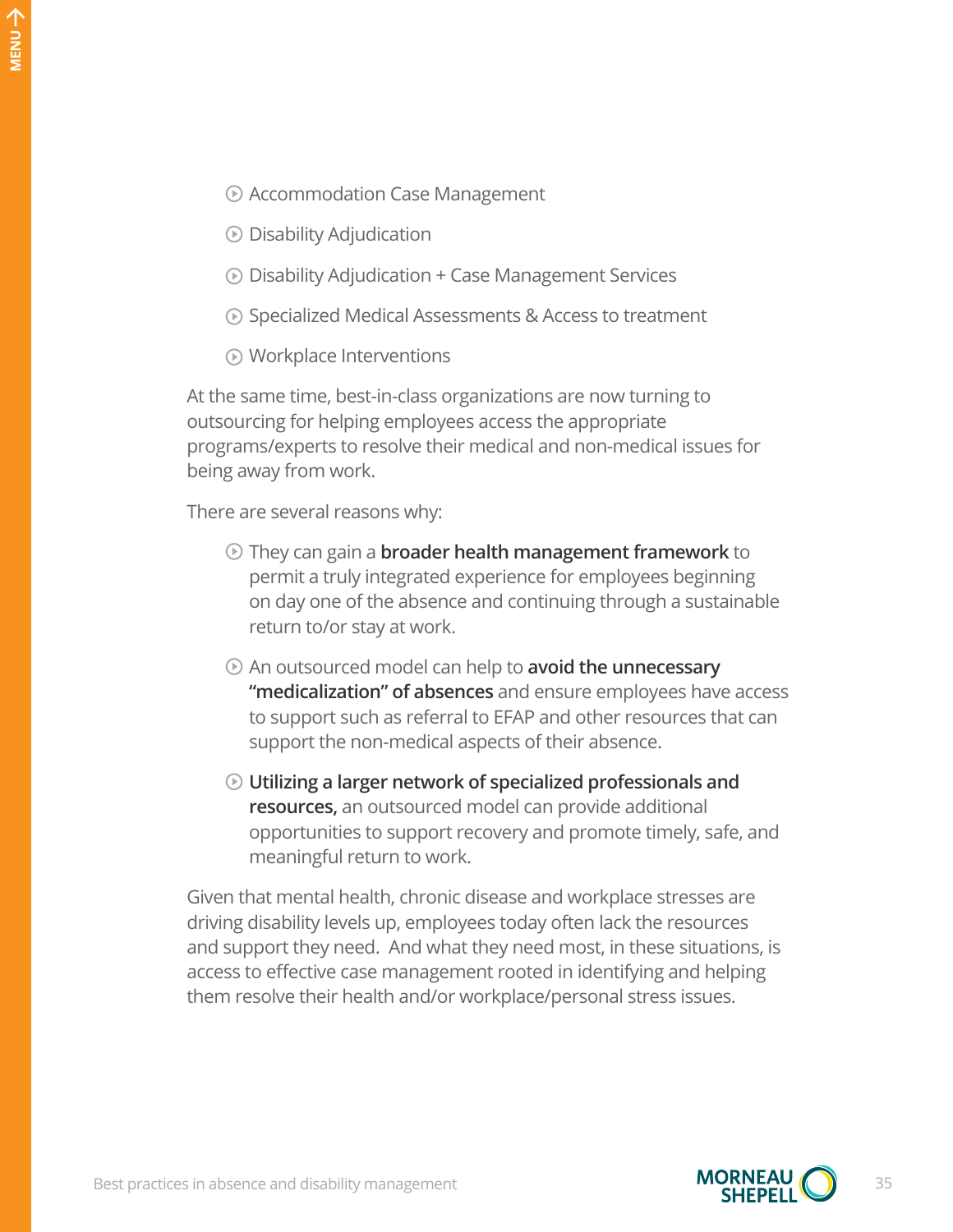The right investment of outsourced support for these services depends on factors such as levels of internal expertise and budget.

Benefits include:

- Consistent access to professional resources
- Better support for employees to resolve medical/non-medical issues
- $\odot$  Proven practices, aligned with best practices that generate results
- $\odot$  Continuous program evaluation and improvement
- $\odot$  Reduced organizational risk, particularly relative to personal information protection
- $\odot$  Software applications to drive efficiencies and information management

#### **4.2.3 Co-sourced solutions**

Outsourcing exists on a spectrum – or continuum. No one size fits all. You can outsource some elements of your program to start with, and graduate to doing more, all depending on your needs and your comfort level.

In other words, you can think about adopting a co-sourcing model, where you and your providers can have separate and/or shared accountabilities across all parts of a total solution. Co-sourced solutions take different forms:

**Some organizations insource best-in-class technology for the program administration functions but outsource case management to external providers** So: a clear division between administration and support. This works best in organizations with strong, flexible IT organizations capable of managing new, complex HR-related applications. It provides the best of what your internal IT team and external consultants offer.

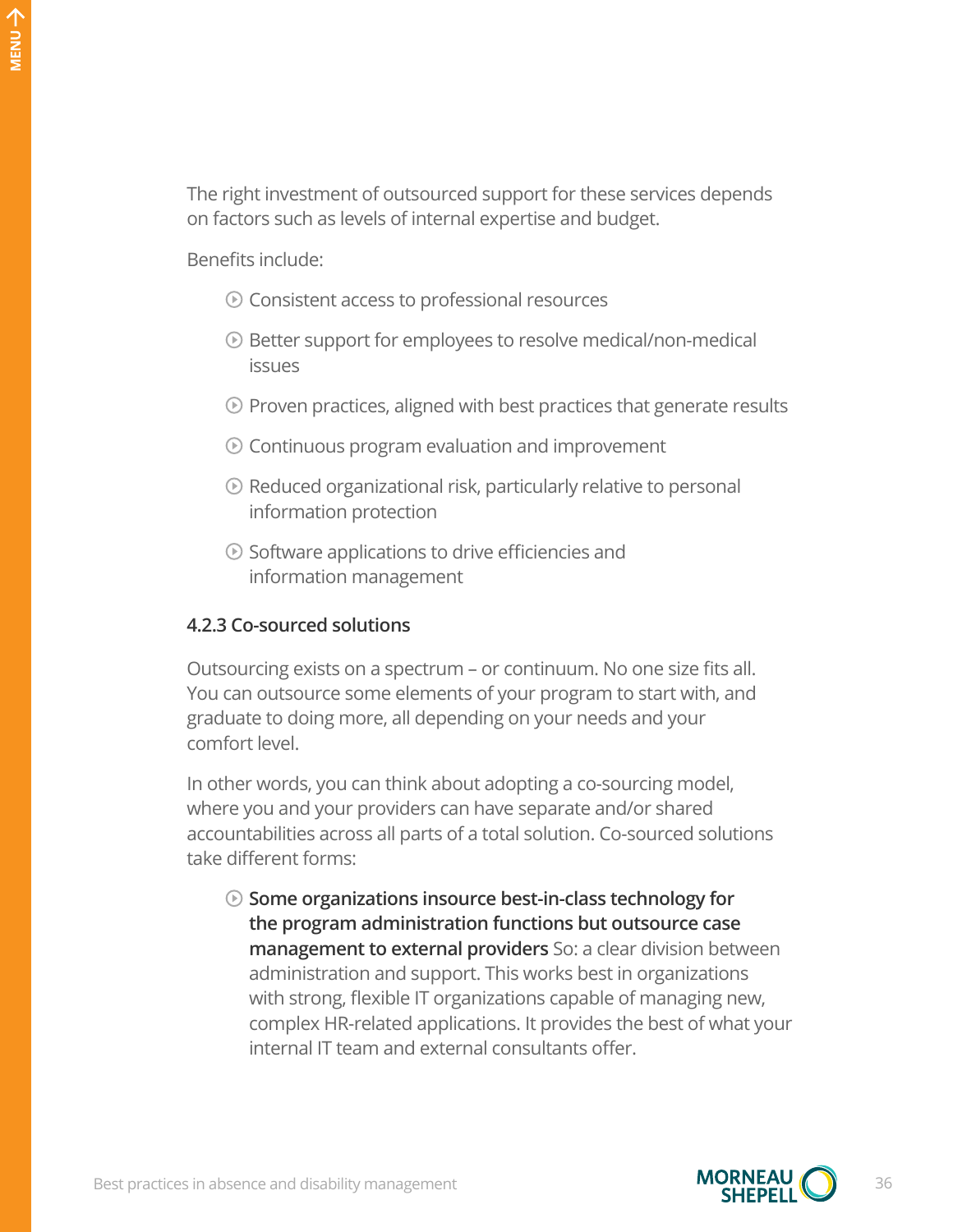- **Some organizations insource some but not all the administration functions, while also outsourcing case management to external experts.** In these cases, the users of the software – both client and provider – divide up the management of administration tasks. Sometimes this model is more about training the client to use the technology, and helping them become comfortable with outsourcing. In some organizations, there may be rules that forbid outsourcing functions where employee information/privacy is a concern.
- **In many situations, organizations will want to maintain responsibility for functions such as RTW plans and monitoring and resolving workplace issues** – core HR issues. Typically these resources tend to reside in either HR or Health & Safety. Larger organizations typically designate resources for this role.
- **In the private sector, most large size organizations have opted to outsource the software, administration, and many of the support programs for disability.** This would typically include case management services and specialized health assessment and recovery programs.

The public sector has been slower to move towards outsourced administration, but is increasingly under scrutiny given pressure on costs and finding efficiencies in administration.

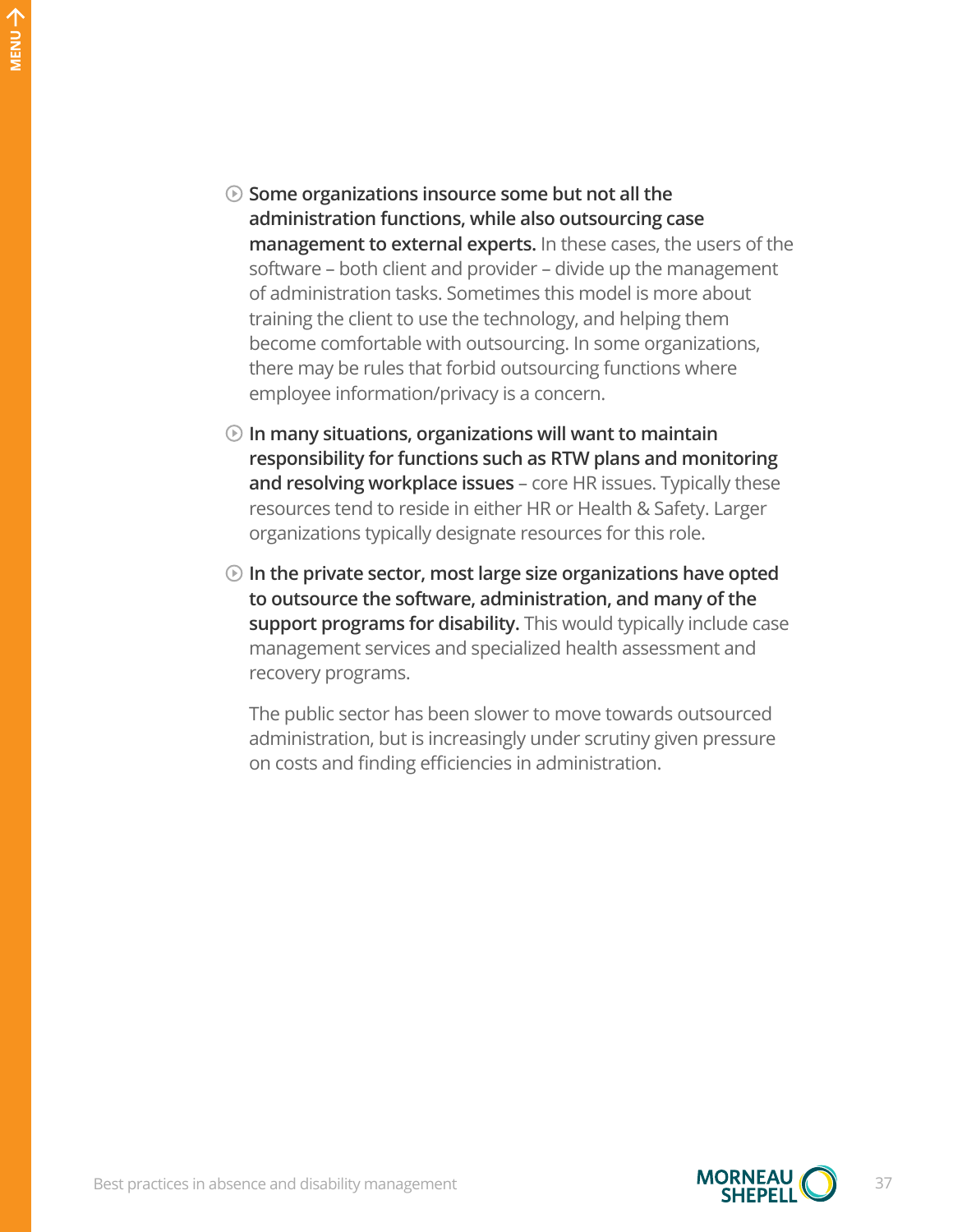### **4.3 Outsourcing – opportunities and realities**

In developing a best-in-class disability management program, organizations will likely consider some form of outsourcing. To make the right decision, it helps to understand not just the opportunities – but the realities about outsourcing in coming to a decision about which alternative to choose.

The opportunities in outsourcing:

- **Better employee support** Some external benefit providers offer access to programs built around deep consulting networks – case managers, medical specialists, mental health professionals and caregivers. These networks are impossible for you to develop or access on your own.
- **Leverage innovation in technology**, especially in software-asa-service solutions (SaaS) that provide much better options for enabling, managing and optimizing corporate functions, including full or partial administrative outsourcing. Better yet, by outsourcing these solutions, you don't have the burden of managing technological evolution internally.
- **Reduce your costs** The value proposition or ROI in outsourcing models is why they're increasingly popular: lower your capital outlay, gain access to best-in-class capabilities, and lower your administrative/IT overhead in managing complex systems.



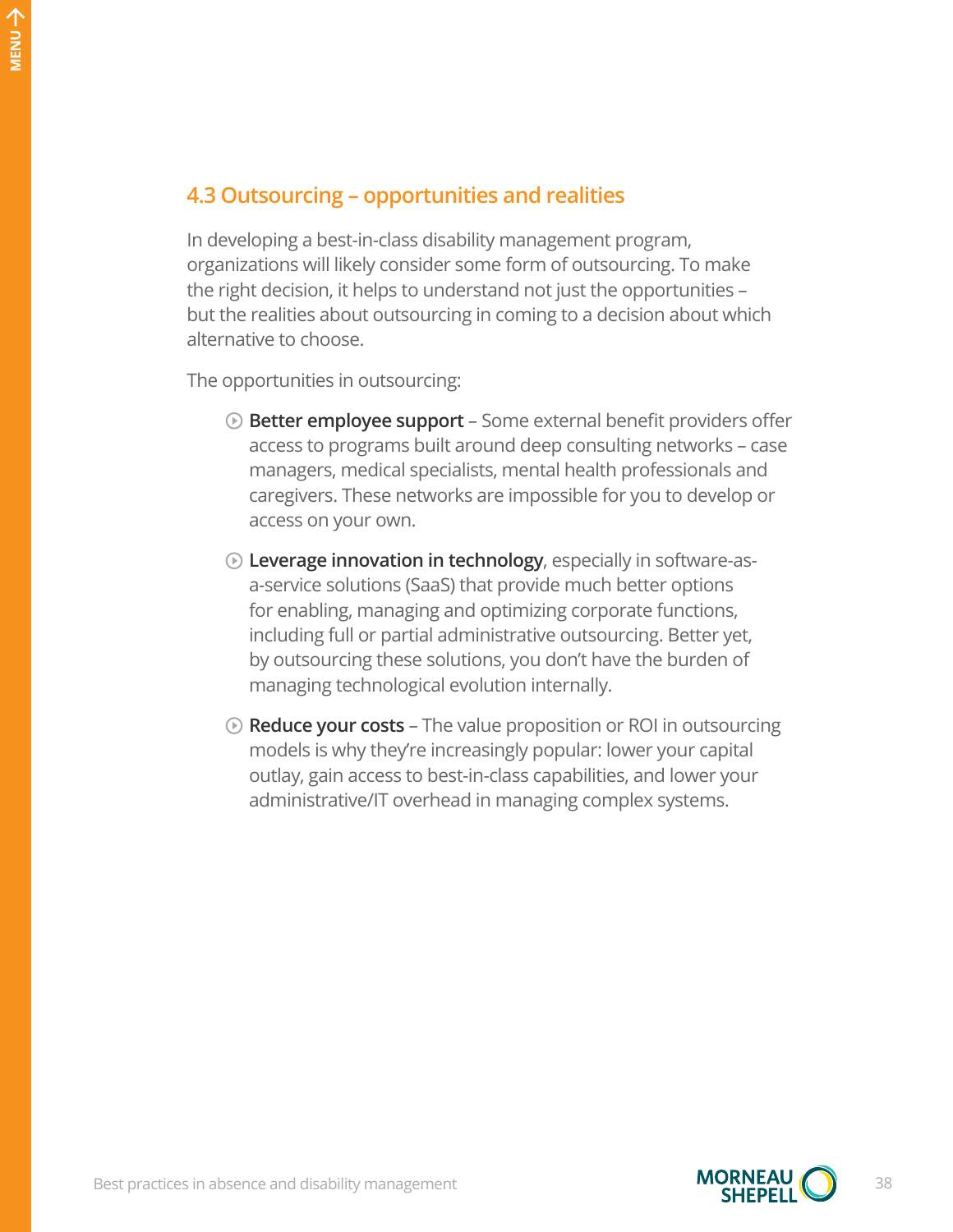#### **Myths and Realities**

Three myths about outsourcing in particular stand out when we talk to prospective clients. But these myths don't often stand up to the realities.

- **Myth # 1: It's too costly.** Reality: There's a tendency to look at the upfront costs, not the full business case. Classic "sticker shock" syndrome. Payback or Return on Investment (ROI) of 5:1 is a proven outcome with outsourcing models.
- **Myth # 2: We lose control.** Reality: You get much more control over your process with modern outsourcing solutions for enabling, managing and optimizing your approach to absence and disability management.
- **Myth # 3: Loss of confidential information.** Reality: A legitimate third-party provider, whose proven expertise is protecting and securing data, is more likely to better protect your information than your internal team, especially in this era of increasingly sophisticated cyberhacking threats.

In the end, the decision you need to make is not one of either outsourcing or insourcing absence management, but more appropriately a consideration around the right levels of internal and external investment to optimize against program objectives and ROI.

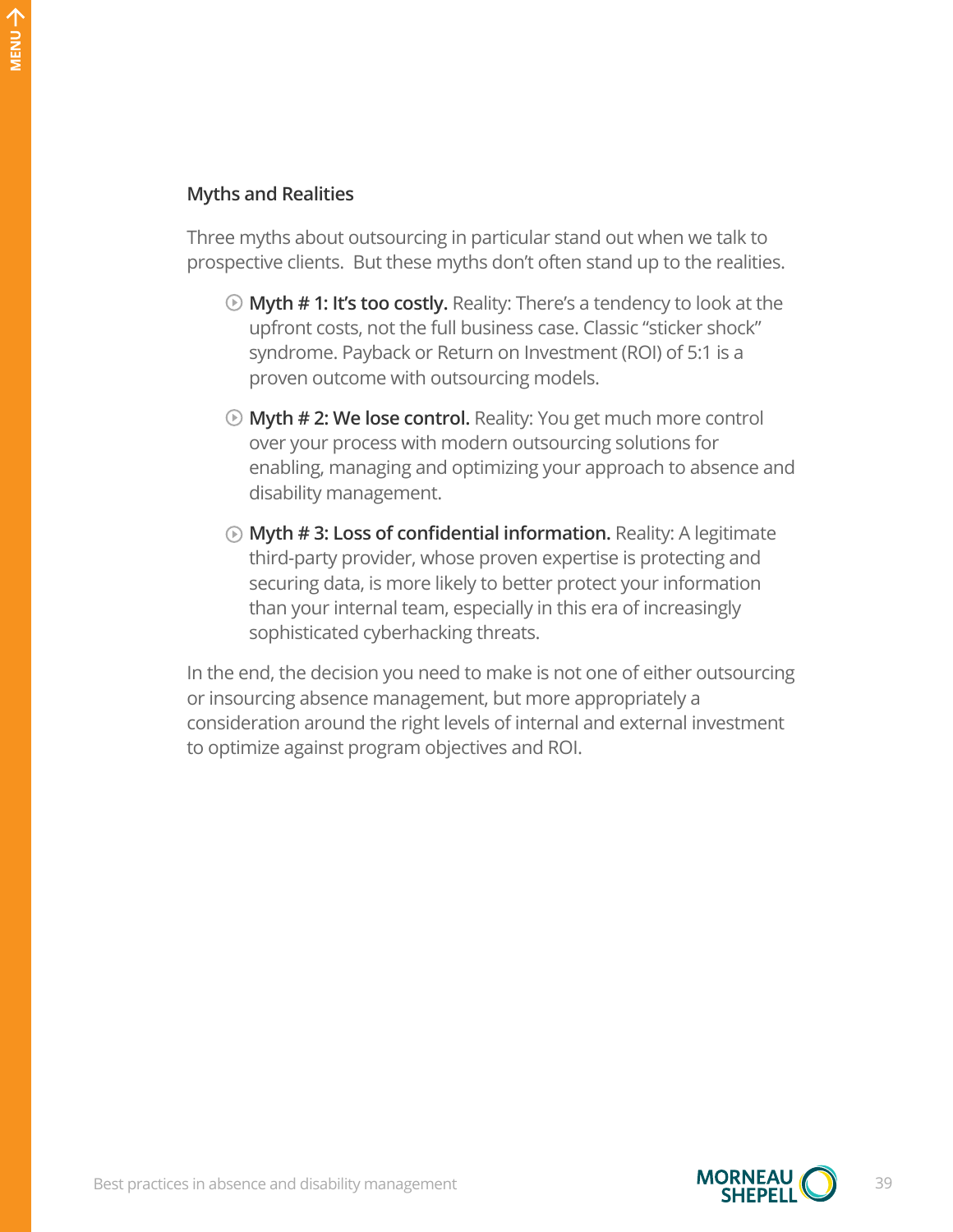**CHAPTER 5**

# Case studies

from Morneau Shepell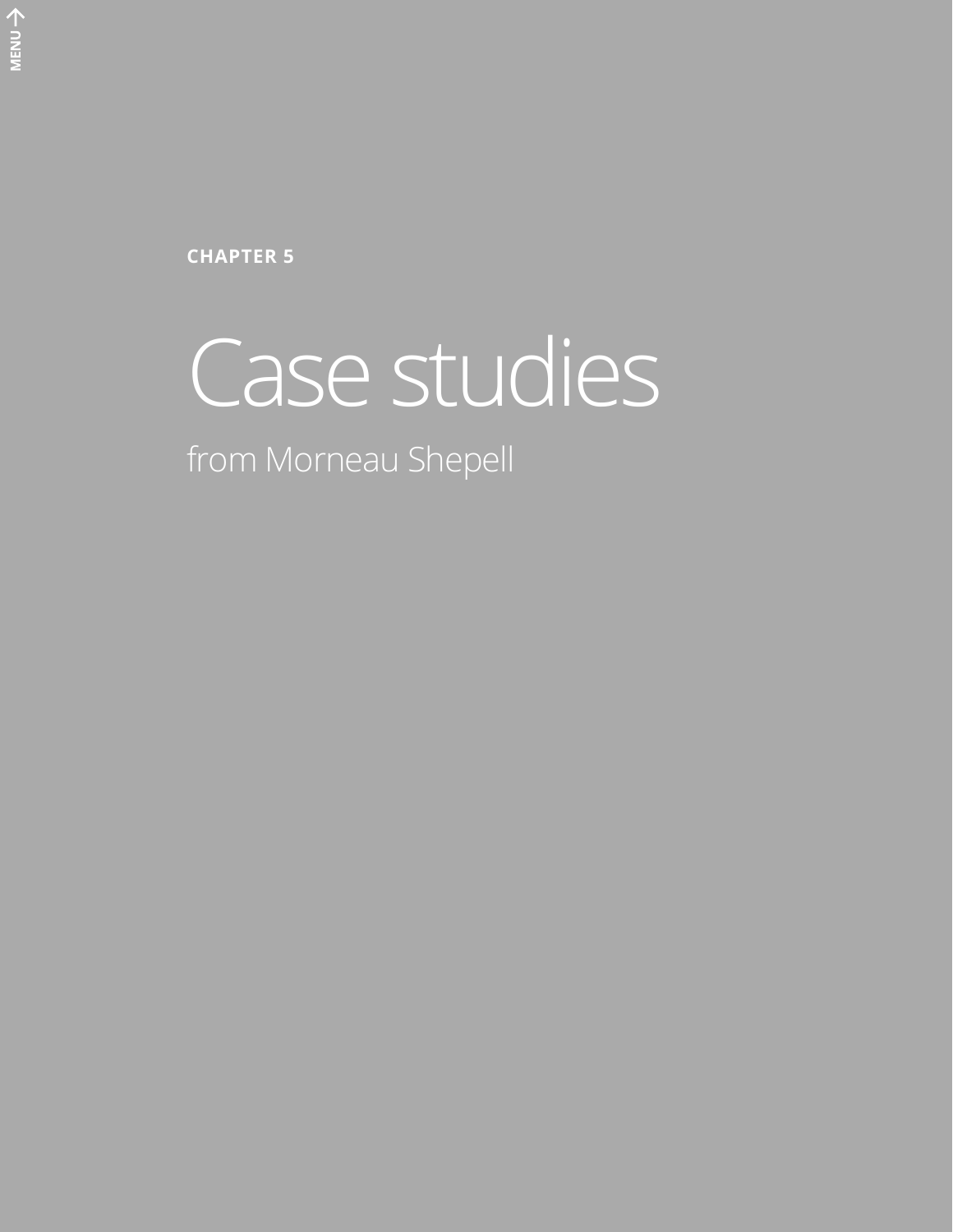# **Case studies from Morneau Shepell**

In this chapter, you'll find five case studies, in summary form, featuring the measurable outcomes delivered from best-practices in Absence and Disability Management Solutions provided by Morneau Shepell.

They feature the capabilities outlined throughout this guide – alternatives available to your organization.

Case studies by sector include:

[1. Media / Communications](#page-41-0) 

[2. Retail](#page-42-0)

- 3[. International consumer packaged goods company](#page-43-0)
- 4[. Oil and Gas](#page-44-0)

If you'd like a deeper perspective on these case studies and how similar solutions might help your organization, contact us for a free consultation today.

[absencemanagementsolutions@morneaushepell.com](mailto:absencemanagementsolutions%40morneaushepell.com?subject=)

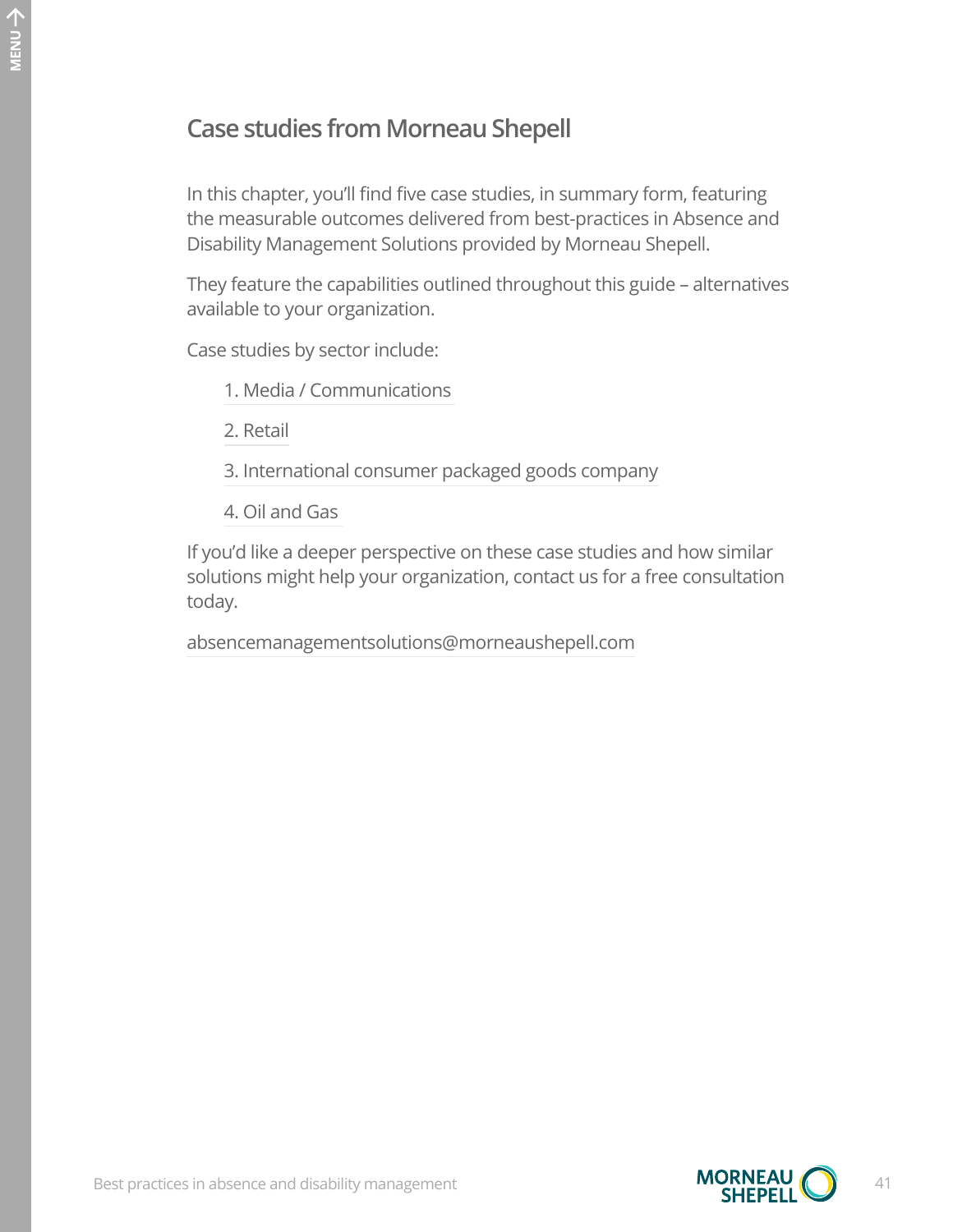<span id="page-41-0"></span>Canadian communications and media company with headquarters in Toronto and 28,000 employees across Canada

# **The opportunity**

Significant intermittent absence in some departments

Concerns that the root cause of absenteeism was not being addressed as well as frequency and duration increases

Wanted to be more proactive in accommodating employees with disability/absence issues

# **The solution**

Early intervention case management with root cause identification

Robust process model with clear roles and responsibilities

Increased communication with all key stakeholders



\$300,000 WCB Premium cost savings through consultation on claims history



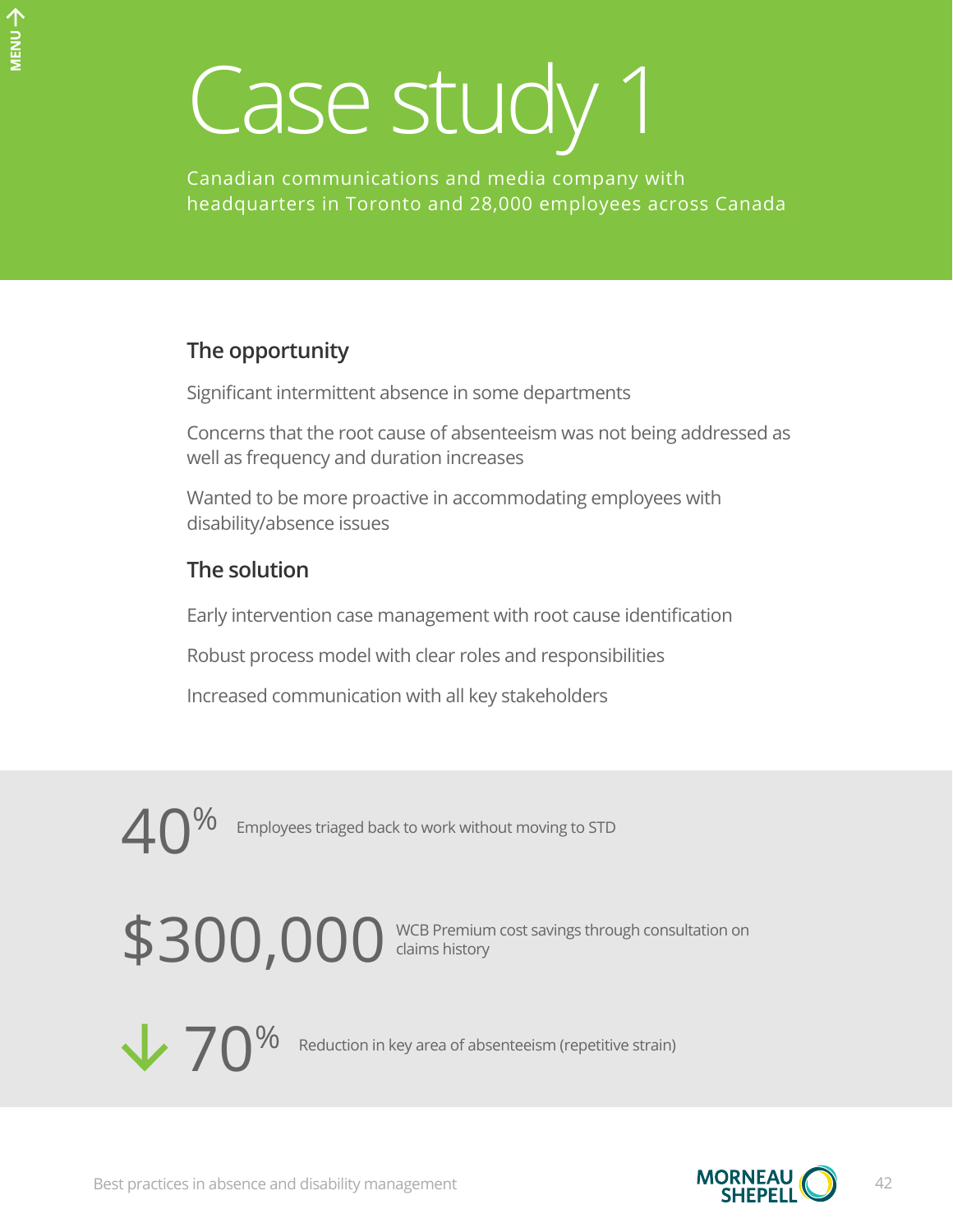<span id="page-42-0"></span>A retail company with more than 1,200 stores across Canada

### **The opportunity**

High frequency and duration of disability

Communication and operational inefficiencies

### **The solution**

An integrated program that addresses claim process, employee assistance program and wellness initiatives

Improved communication process that includes streamlined administration and early outreach to employees affected

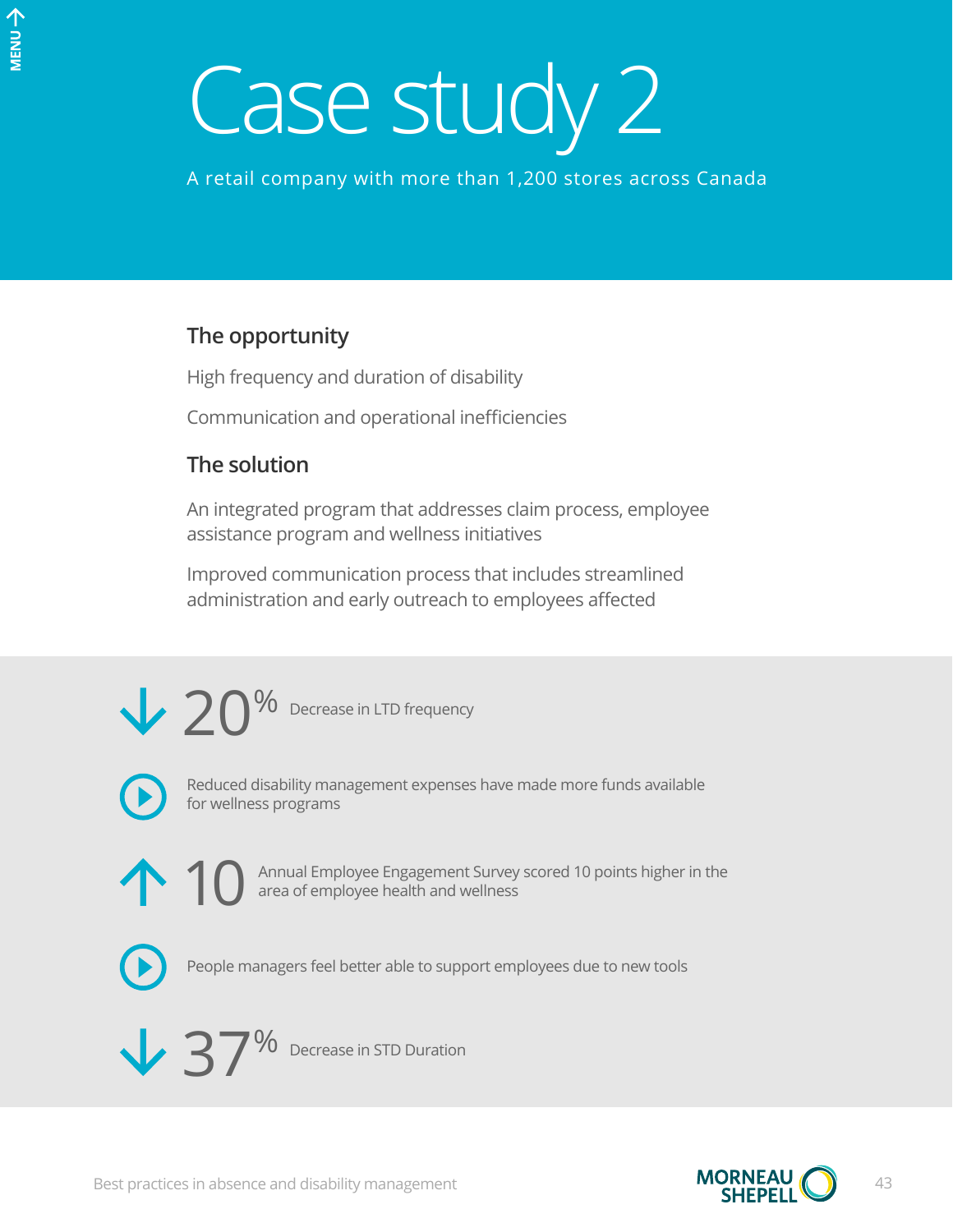<span id="page-43-0"></span>International consumer packaged goods company

# **The opportunity**

Disparate access points for WCB services

Lack of central accountability for offer of modified work

Separate programs for different company divisions

Particular challenge with certain divisions

Surcharge position in 2013

Main focus was program integration (with AR, STD, Health Safety & Risk)

# **The solution**

Focus on early intervention and identification of immediate offer of modified duties through 24/7 call centre

Improved program governance through effective communication and streamlined administration processes

Partnership with all stakeholders to deliver an excellent client experience



\$1,165,141 DM Program Net savings of

Net premium savings in one year (pre/post program) for WCB

\$975,391

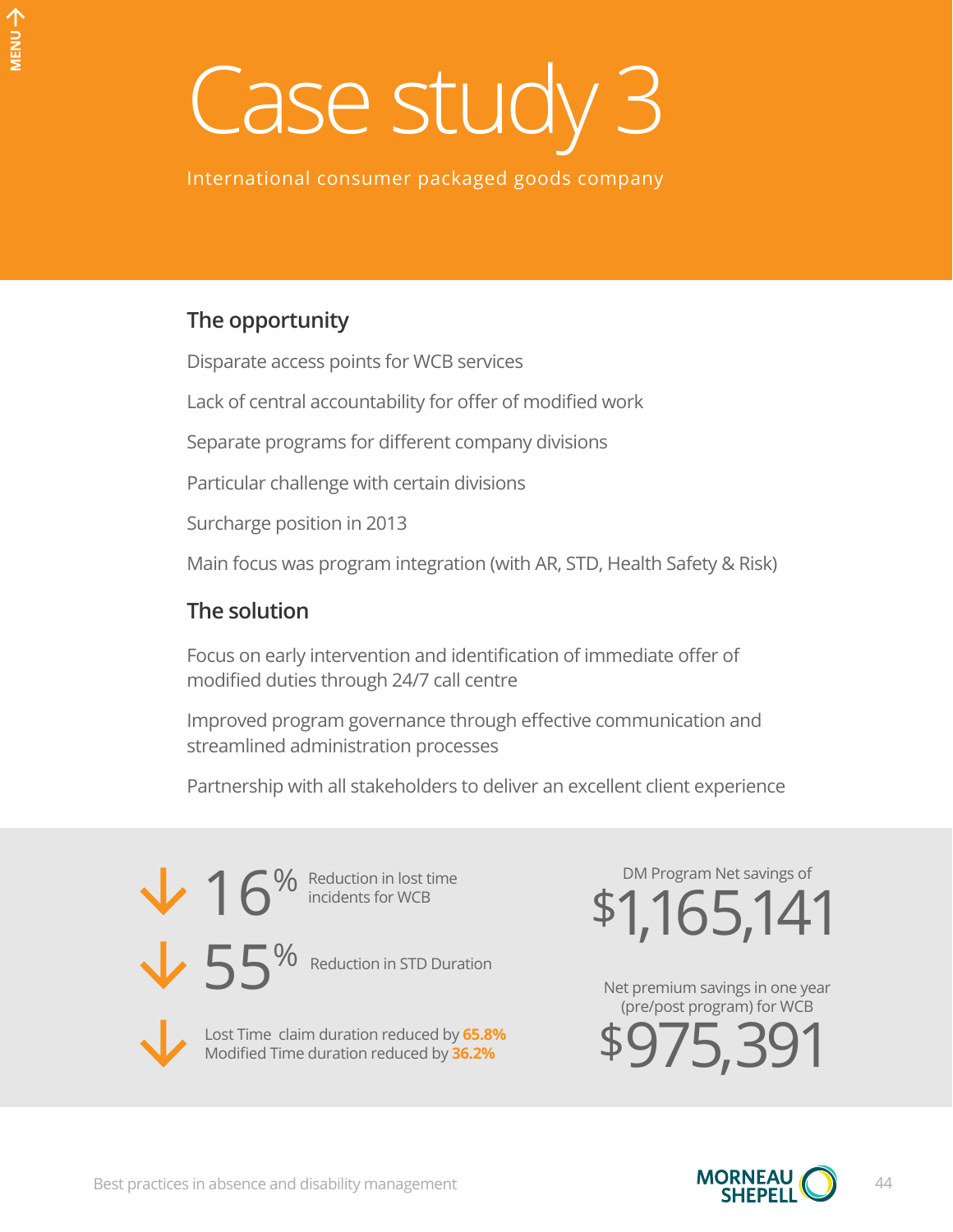<span id="page-44-0"></span>Oil & gas sector company with unionized employees across Canada

# **The opportunity**

Fragmented and inefficient delivery of employee health services

Lack of metrics and reporting

Costs believed to be out of control

Reliance solely on a medical model for assessing disability

# **The solution**

Fully integrated Health Management program including Attendance Support Line, Short Term Disability (STD) and Workers' Compensation claim management, Pre-placement Medical Examinations, and EAP services

Worked with five unions to ensure a high level of engagement in program

**91%** positive responses in Employee satisfaction surveys **93%** positive responses in Manager satisfaction surveys

Identified trends within the various business units and developed solutions targeted to specific work areas



13% decrease in average days lost for Mental Disorder cases

 $\vee$  48%

Reduction in duration for STD (from 42 days to 20 days) maintained from program start (2007-2016)

29% number of WCB days lost per claim (from 33 days to 24 days)

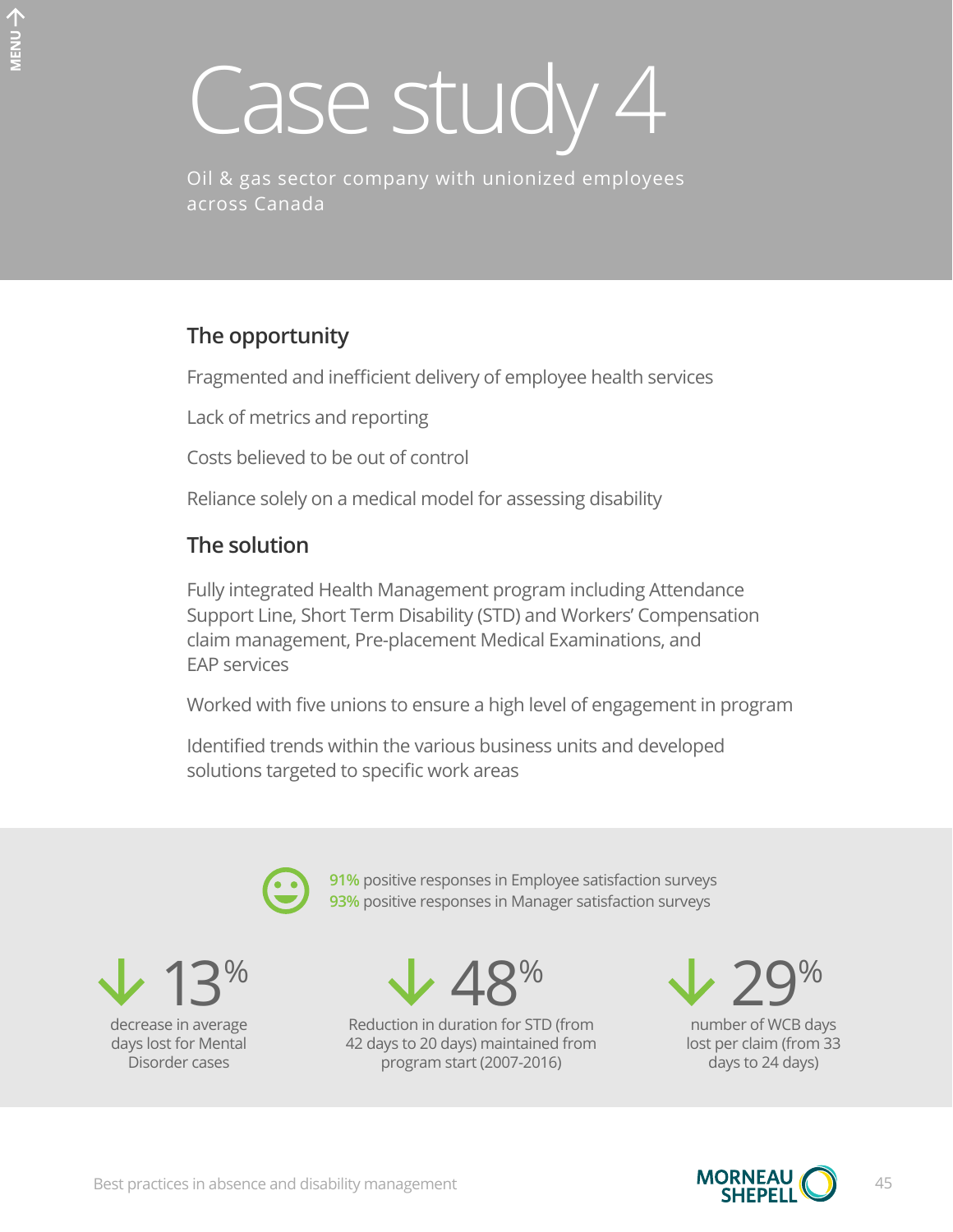**CHAPTER 6**

# The true picture of absenteeism

2014 Research Report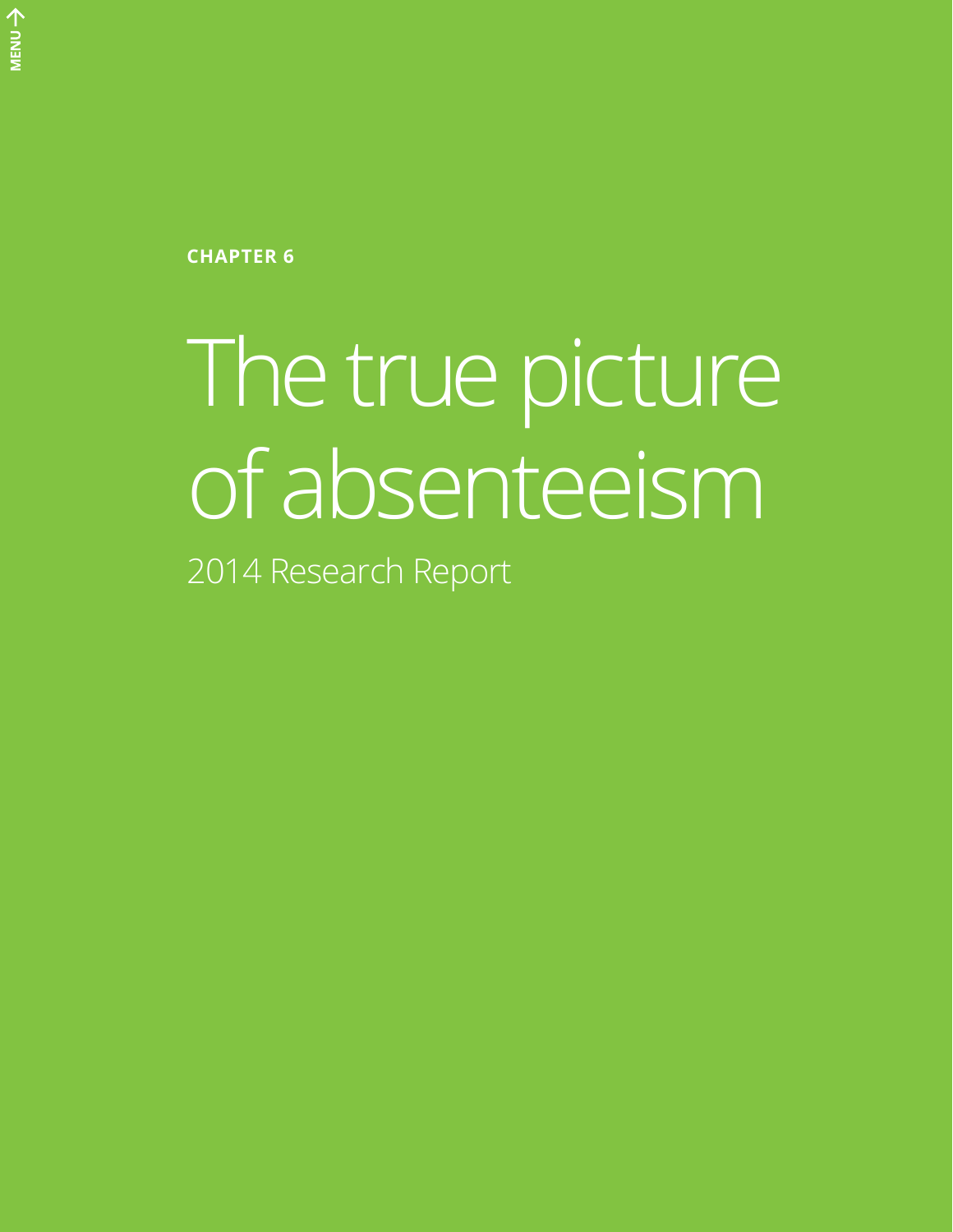# **6. The true picture of absenteeism – 2014 Research Report**

#### **Executive summary**

Despite reports of the multi-billion-dollar impact of employee absenteeism on the Canadian economy, as well as evidence of the mitigating effect of integrated absence management strategies, employers may be unaware of the extent and causes of absence issues within their own organization.

In 2014, the Morneau Shepell research group surveyed employers, employees and physicians across Canada to gain a better understanding of the underlying factors that predict absenteeism in order to define effective solutions.

- The study found that slightly more than half **(52%) of incidental absence is not due to illness.**
- **Work-related factors** were found to play a role in predicting whether the type of incidental absence is related to illness or nonillness reasons.
- The study further found that non-illness related absence (absence that is not related to either a mental or physical health issue) is **more likely where workplace stress was reported by the employee,** and where the employer did not support mental wellness.

When considering prevailing solutions, the current use of medical notes was called into question by physicians themselves.

Several physicians indicated that there is **no medical value to physicians' notes** and this use of the physician's time is not appropriate. Only 5% of those who commented indicated that medical notes had any value in managing absenteeism.

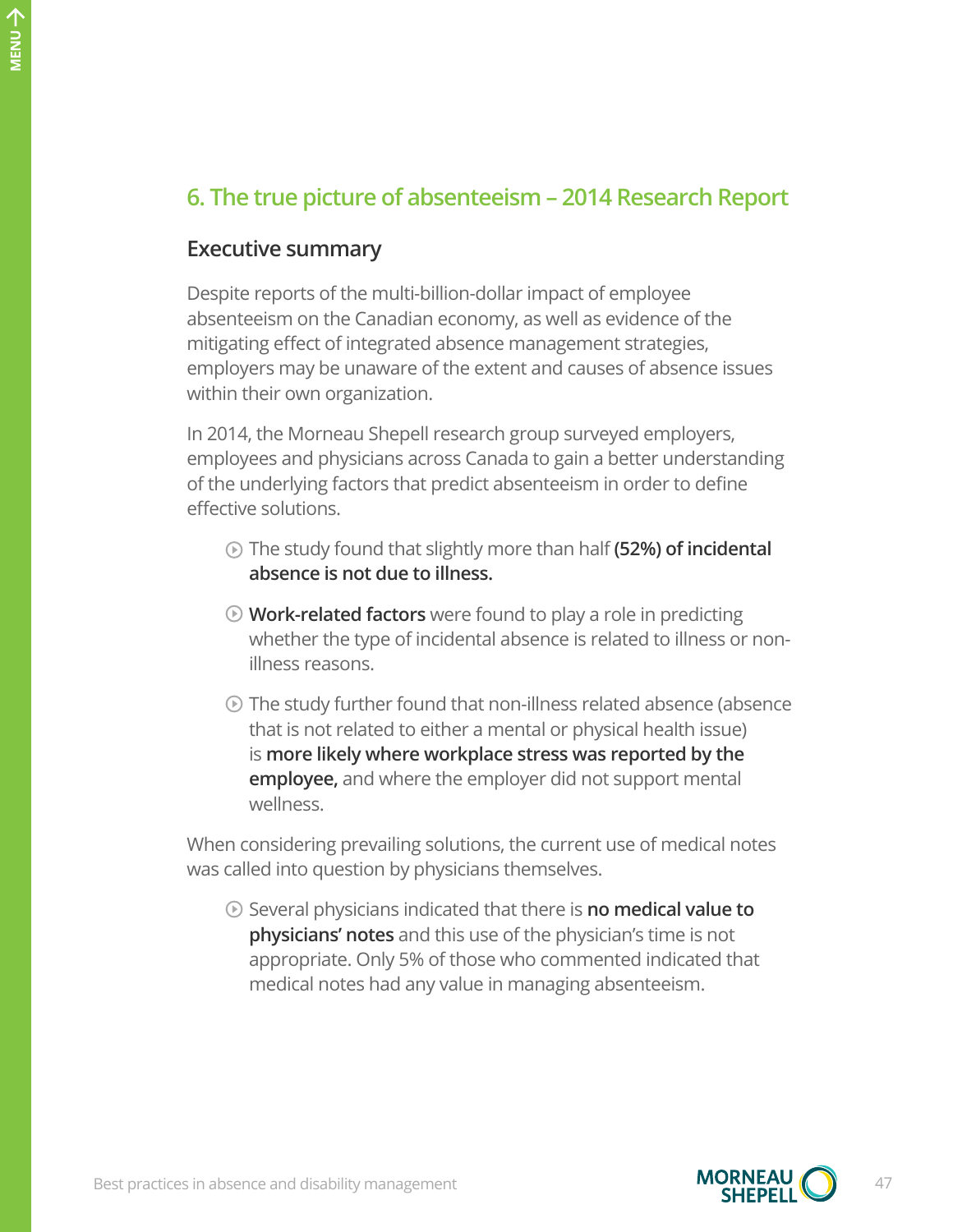$\odot$  For both incidental and disability absence, physician responses pointed to a **need for greater workplace ownership and problem solving** regarding employee absence. Employee responses regarding incidental absence suggested the same, but more from a preventative than problem-solving perspective.

Presenteeism is also noted as an issue.

- $\odot$  A higher proportion of employees indicated that presenteeism is a serious issue in their workplace than did employers.
- $\odot$  A lack of organizational support for mental wellness was found to predict presenteeism, in addition to non-illness related absence.

#### **Key findings**

The study's findings suggest that absence is not random. The predictors of both illness and non-illness related absence can be influenced by an employer. Three foundational recommendations are provided in the conclusion of this report, along with the rationale and critical features suggested for each:

- **1. Implement an attendance reporting and tracking system;**
- **2. Ensure that expert problem-solving resources are available** to resolve the return to work barriers for employees on disability leave, as well as those with chronic health issues that impact work; and,
- **3. Assess and address the specific work factors in the organization** that predict illness related and non-illness related absence.

To download a PDF version of the full research report, visit the [Morneau](http://www.morneaushepell.com)  [Shepell website](http://www.morneaushepell.com).